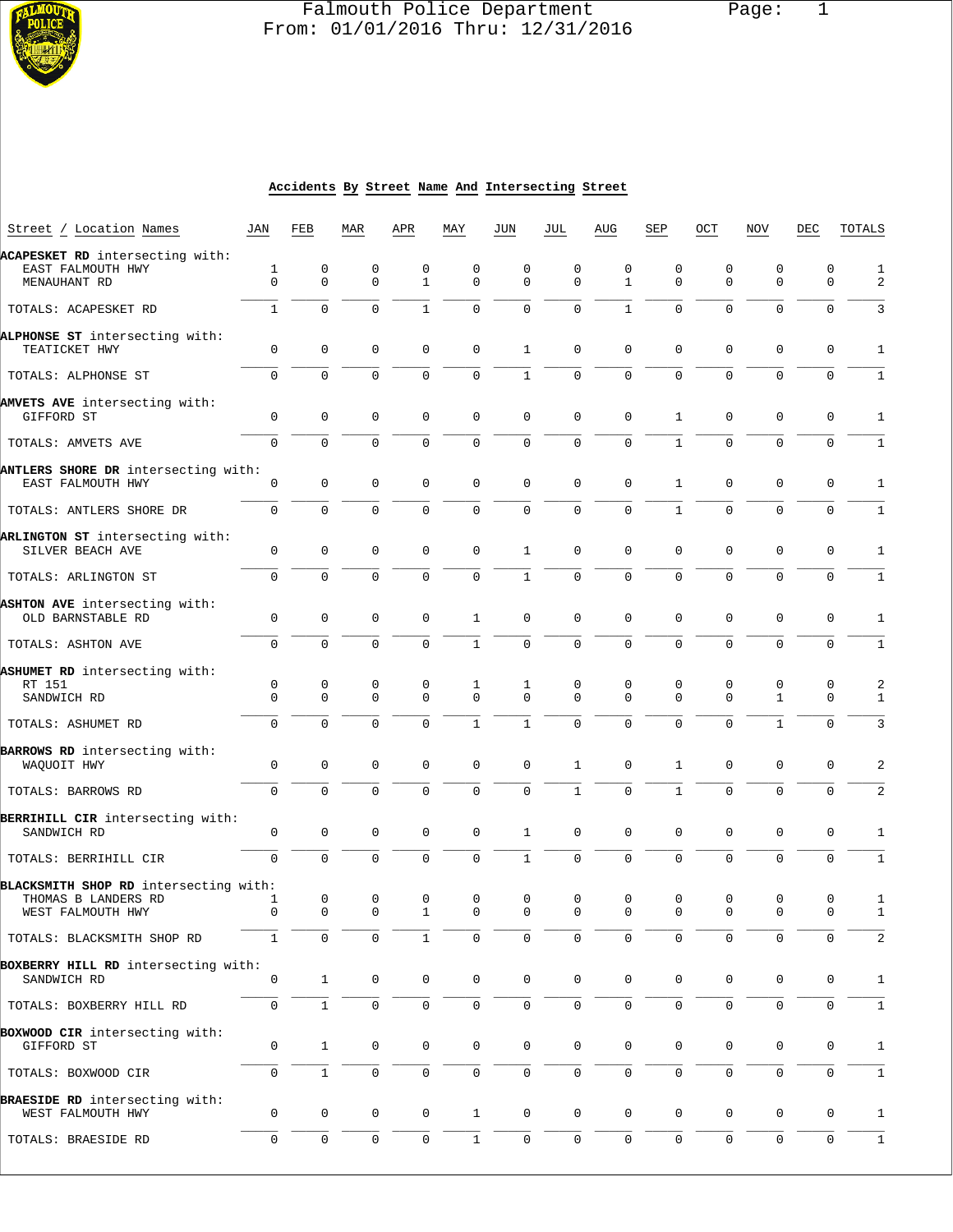#### Falmouth Police Department Page: 2 From: 01/01/2016 Thru: 12/31/2016

| BRICK KILN RD intersecting with:                      |              |                     |              |              |                |                     |                     |              |              |                |                     |              |                |
|-------------------------------------------------------|--------------|---------------------|--------------|--------------|----------------|---------------------|---------------------|--------------|--------------|----------------|---------------------|--------------|----------------|
| GIFFORD ST                                            | 0            | 0                   | 0            | 1            | 0              | 0                   | 0                   | 0            | 1            | 0              | 0                   | 0            | 2              |
| RT 28 NORTH                                           | $\Omega$     | $\mathbf 0$         | 0            | 1            | 1              | 0                   | 0                   | $\Omega$     | $\mathbf 0$  | 0              | 0                   | 0            | 2              |
| SANDWICH RD                                           | $\mathbf{1}$ | $\mathsf 0$         | $\mathbf 1$  | $\mathbf{1}$ | $\mathbf 0$    | $\mathbf{1}$        | $\mathbf 0$         | $\mathbf{0}$ | $\mathbf 1$  | 0              | $\mathbf 1$         | $\mathbf{1}$ | 7              |
| WEST FALMOUTH HWY                                     | 0            | $\Omega$            | 0            | $\mathbf 0$  | 1              | 0                   | $\mathbf 0$         | $\Omega$     | $\Omega$     | 0              | $\mathbf 0$         | $\mathbf 0$  | 1              |
| TOTALS: BRICK KILN RD                                 | $\mathbf{1}$ | $\Omega$            | $\mathbf{1}$ | 3            | $\overline{2}$ | $\mathbf{1}$        | $\mathbf 0$         | $\Omega$     | 2            | $\mathbf 0$    | $\mathbf{1}$        | $\mathbf{1}$ | 12             |
| CARRIAGE SHOP RD intersecting with:                   |              |                     |              |              |                |                     |                     |              |              |                |                     |              |                |
| OLD BARNSTABLE RD                                     | 0            | 0                   | 0            | 1            | 0              | 0                   | 0                   | 1            | 0            | 0              | $\mathbf 0$         | $\mathbf 0$  | 2              |
| OLD MEETING HOUSE RD                                  | $\mathbf 0$  | $\mathbf{1}$        | $\mathbf 0$  | $\mathbf 0$  | 0              | 0                   | $\mathbf 0$         | $\Omega$     | $\mathbf 0$  | $\mathbf 0$    | $\mathbf 0$         | $\mathbf 0$  | $\mathbf{1}$   |
| TOTALS: CARRIAGE SHOP RD                              | $\mathbf 0$  | $\mathbf{1}$        | $\mathbf 0$  | $\mathbf{1}$ | 0              | $\mathbf 0$         | $\mathbf 0$         | $\mathbf{1}$ | $\mathbf 0$  | $\mathbf 0$    | $\mathbf 0$         | $\mathbf 0$  | 3              |
|                                                       |              |                     |              |              |                |                     |                     |              |              |                |                     |              |                |
| CENTRAL AVE intersecting with:                        |              |                     |              |              |                |                     |                     |              |              |                |                     |              |                |
| EAST FALMOUTH HWY                                     | $\mathbf{1}$ | $\mathbf 0$         | 0            | $\mathbf 0$  | $\mathbf 0$    | 1                   | $\mathbf 0$         | $\mathbf 0$  | 0            | $\mathbf 0$    | $\mathbf 0$         | 0            | 2              |
| TOTALS: CENTRAL AVE                                   | $\mathbf{1}$ | $\mathbf 0$         | $\mathbf 0$  | $\mathbf 0$  | 0              | $\mathbf{1}$        | $\mathbf 0$         | 0            | $\mathbf 0$  | $\mathbf 0$    | $\mathbf 0$         | $\mathbf 0$  | $\overline{2}$ |
| CENTRAL PARK AVE intersecting with:                   |              |                     |              |              |                |                     |                     |              |              |                |                     |              |                |
| GRAND AVE                                             | 0            | 1                   | 0            | 1            | 0              | 0                   | $\mathsf 0$         | $\mathbf 0$  | 0            | 0              | $\mathbf 0$         | 0            | 2              |
|                                                       |              |                     |              |              |                |                     |                     |              |              |                |                     |              |                |
| TOTALS: CENTRAL PARK AVE                              | $\mathbf 0$  | $\mathbf{1}$        | $\mathbf 0$  | $\mathbf{1}$ | 0              | 0                   | $\mathsf 0$         | $\mathbf 0$  | $\mathbf 0$  | $\mathbf 0$    | $\mathbf{0}$        | $\mathbf 0$  | 2              |
| CHURCH ST intersecting with:                          |              |                     |              |              |                |                     |                     |              |              |                |                     |              |                |
| WOODS HOLE RD                                         | $\mathbf 0$  | $\mathsf 0$         | $\mathbf{1}$ | $\mathbf 0$  | 0              | $\mathbf{1}$        | $\mathbf{1}$        | 0            | 0            | 0              | $\mathbf 0$         | $\mathbf 0$  | 3              |
|                                                       |              |                     |              |              |                |                     |                     |              |              |                |                     |              |                |
| TOTALS: CHURCH ST                                     | $\mathbf 0$  | $\Omega$            | $\mathbf{1}$ | $\Omega$     | 0              | $\mathbf{1}$        | $\mathbf{1}$        | $\Omega$     | $\Omega$     | $\Omega$       | $\Omega$            | $\mathbf 0$  | 3              |
| CLINTON AVE intersecting with:                        |              |                     |              |              |                |                     |                     |              |              |                |                     |              |                |
| SHORE ST                                              | 0            | $\mathsf 0$         | $\mathbf 0$  | $\mathbf{0}$ | $\mathbf 0$    | 0                   | $\mathbf 0$         | $\mathbf{0}$ | 1            | 0              | $\mathsf 0$         | $\mathbf 0$  | 1              |
| TOTALS: CLINTON AVE                                   | $\mathbf 0$  | $\mathbf 0$         | 0            | 0            | 0              | $\mathsf 0$         | $\mathbf 0$         | $\mathbf 0$  | $\mathbf{1}$ | $\mathbf 0$    | $\mathbf 0$         | $\mathbf 0$  | $1\,$          |
|                                                       |              |                     |              |              |                |                     |                     |              |              |                |                     |              |                |
| COLLINS RD intersecting with:                         |              | $\mathbf 0$         |              | $\mathbf 0$  |                | $\mathsf 0$         | $\mathbf{1}$        |              |              | 0              |                     |              |                |
| WAQUOIT HWY                                           | 0            |                     | 0            |              | 0              |                     |                     | 0            | 0            |                | 0                   | 0            | 1              |
| TOTALS: COLLINS RD                                    | $\mathsf{O}$ | $\mathbf 0$         | $\mathbf 0$  | $\mathbf 0$  | 0              | $\mathbf 0$         | $\mathbf{1}$        | 0            | $\mathbf 0$  | $\mathbf 0$    | $\mathbf 0$         | $\mathbf 0$  | $1\,$          |
| COUNTY RD intersecting with:                          |              |                     |              |              |                |                     |                     |              |              |                |                     |              |                |
| GARNET AVE                                            | 0            | 0                   | 0            | 0            | 0              | 0                   | 1                   | 0            | 0            | 0              | 0                   | 0            | 1              |
| OLD MAIN RD                                           | $\Omega$     | $\mathbf{1}$        | $\mathbf 0$  | $\mathbf{0}$ | 0              | 0                   | $\mathbf 0$         | $\Omega$     | $\mathbf 1$  | $\mathbf 0$    | $\mathbf 0$         | $\mathbf 0$  | 2              |
|                                                       |              |                     |              |              |                |                     |                     |              |              |                |                     |              |                |
| TOTALS: COUNTY RD                                     | $\mathbf 0$  | $\mathbf{1}$        | $\mathbf 0$  | $\mathbf{0}$ | 0              | $\mathbf 0$         | $\mathbf{1}$        | $\Omega$     | $\mathbf{1}$ | $\mathbf 0$    | $\mathbf 0$         | $\mathbf 0$  | 3              |
| CRANE ST intersecting with:                           |              |                     |              |              |                |                     |                     |              |              |                |                     |              |                |
| WOODS HOLE RD                                         | 0            | $\mathsf 0$         | 0            | 0            | 0              | $\mathsf 0$         | $\mathsf 0$         | $\mathbf 0$  | 0            | $\mathbf{1}$   | $\mathsf 0$         | $\mathbf 0$  | 1              |
|                                                       |              |                     |              |              |                |                     |                     |              |              |                |                     |              |                |
| TOTALS: CRANE ST                                      | $\mathbf 0$  | $\mathbf 0$         | $\mathbf 0$  | $\mathbf 0$  | 0              | $\mathbf 0$         | $\mathbf 0$         | $\Omega$     | $\Omega$     | $\mathbf{1}$   | $\mathbf 0$         | $\mathbf 0$  | $\mathbf{1}$   |
| CURRIER RD intersecting with:                         |              |                     |              |              |                |                     |                     |              |              |                |                     |              |                |
| RT 151                                                | 0            | $\mathsf 0$         | 0            | 0            | 0              | $\mathsf 0$         | 3                   | 0            | 0            | 0              | $\mathbf{1}$        | $\mathbf{1}$ | 5              |
| SANDWICH RD                                           | 0            |                     | 0            | 0            | 0              | 0                   | 1                   |              | 0            | 0              | 0                   | 0            | 1              |
| TOTALS: CURRIER RD                                    | 0            | $\mathbf 0$         | $\mathbf 0$  | $\mathbf 0$  | 0              | $\mathbf 0$         | $\overline{4}$      | $\mathbf 0$  | $\mathbf 0$  | 0              | $\mathbf{1}$        | $\mathbf{1}$ | 6              |
| DAVIS STRAITS intersecting with:                      |              |                     |              |              |                |                     |                     |              |              |                |                     |              |                |
| DILLINGHAM AVE                                        | 0            | 0                   | 0            | $\mathbf 0$  | 1              | 0                   | 0                   | 0            | 0            | 0              | 0                   | $\mathbf 0$  | 1              |
| JONES RD                                              | 0            | 0                   | 0            | 1            | $\mathsf 0$    | 0                   | 0                   | 1            | 0            | 0              | 0                   | $\mathbf 0$  | $\overline{c}$ |
| SPRING BARS RD                                        | $\mathbf 0$  | $\mathsf 0$         | 0            | $\mathbf 0$  | $\mathsf 0$    | 0                   | 1                   | 0            | 0            | 1              | 0                   | $\mathbf 0$  | $\sqrt{2}$     |
| WORCESTER CT                                          | $\mathbf 0$  | $\mathbf 0$         | $\mathbf 0$  | $\mathbf 0$  | $\mathbf 0$    | 0                   | $\Omega$            | $\Omega$     | $\mathbf 0$  | $\mathbf{1}$   | $\mathbf 0$         | $\mathbf 0$  | $1\,$          |
| TOTALS: DAVIS STRAITS                                 | $\mathsf{O}$ | $\mathbf 0$         | 0            | $1\,$        | $\mathbf{1}$   | $\mathsf 0$         | $1\,$               | $\mathbf{1}$ | $\Omega$     | $\overline{2}$ | $\mathbf 0$         | $\mathbf 0$  | 6              |
|                                                       |              |                     |              |              |                |                     |                     |              |              |                |                     |              |                |
| DAVISVILLE RD intersecting with:<br>EAST FALMOUTH HWY | 0            | $\mathsf{O}\xspace$ | $\mathsf 0$  | $\mathbf{1}$ | $\mathbf{1}$   | 0                   | $\mathsf 0$         | $\mathsf 0$  | $\mathbf 0$  | $\mathbf{1}$   | 0                   | 0            | 3              |
|                                                       |              |                     |              |              |                |                     |                     |              |              |                |                     |              |                |
| TOTALS: DAVISVILLE RD                                 | $\mathbf 0$  | $\mathsf{O}\xspace$ | $\mathsf 0$  | $\,1$        | $1\,$          | 0                   | $\mathsf{O}\xspace$ | 0            | 0            | $\mathbf{1}$   | $\mathsf{O}\xspace$ | $\mathbf 0$  | 3              |
| DEEPWOOD DR intersecting with:                        |              |                     |              |              |                |                     |                     |              |              |                |                     |              |                |
| SANDWICH RD                                           | 0            | $\mathsf{O}\xspace$ | $\mathsf 0$  | 0            | $\mathbf{1}$   | $\mathsf{O}\xspace$ | $\mathbb O$         | 0            | 0            | 0              | 0                   | 0            | $\mathbf{1}$   |
|                                                       |              |                     |              |              |                |                     |                     |              |              |                |                     |              |                |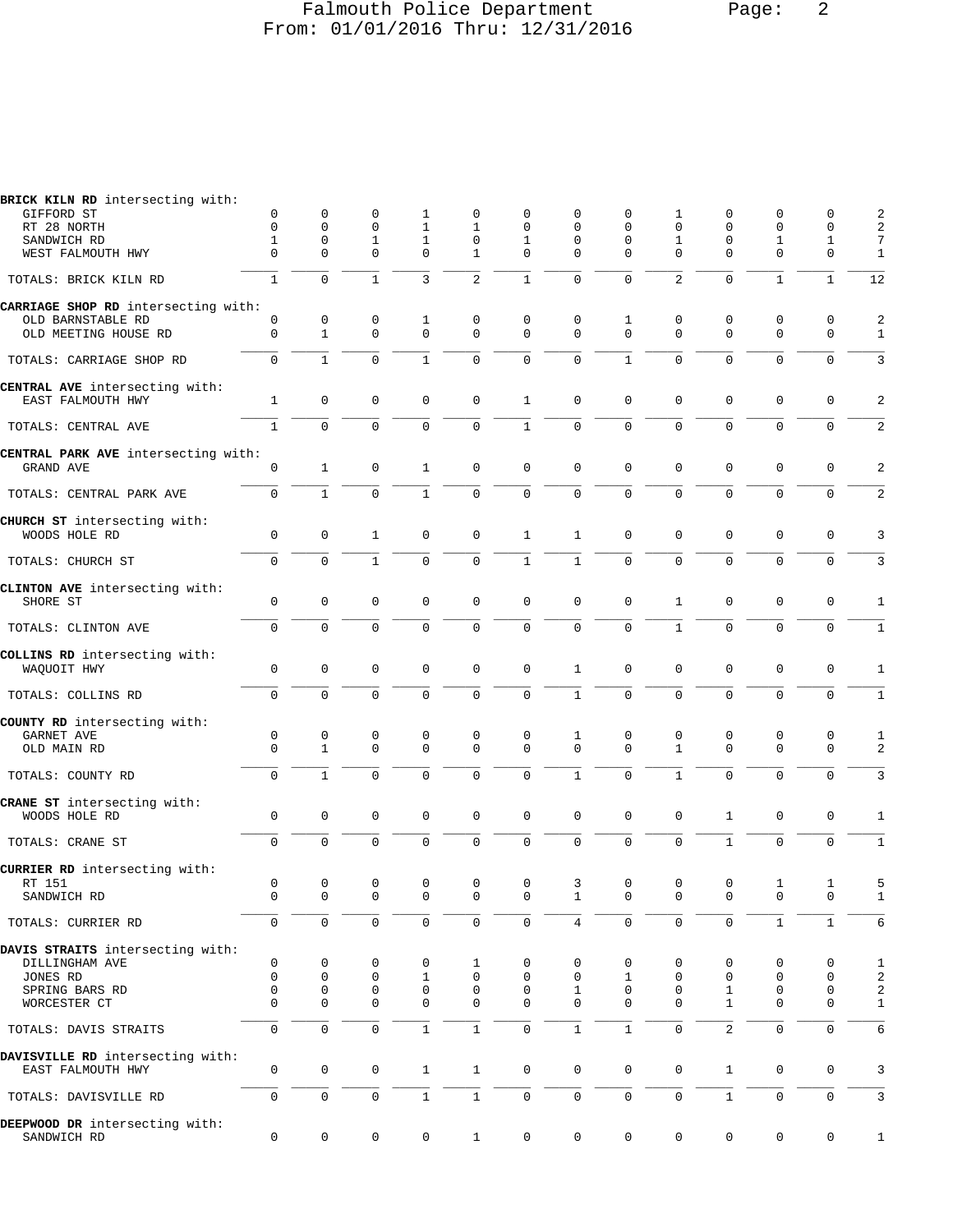## Falmouth Police Department Page: 3 From: 01/01/2016 Thru: 12/31/2016

| TOTALS: DEEPWOOD DR                    | 0                   | $\mathbf 0$  | $\Omega$            | 0           | 1                   | 0                   | 0              | $\Omega$         | 0                       | $\Omega$            | $\Omega$            | 0                   |                         |
|----------------------------------------|---------------------|--------------|---------------------|-------------|---------------------|---------------------|----------------|------------------|-------------------------|---------------------|---------------------|---------------------|-------------------------|
| DILLINGHAM AVE intersecting with:      |                     |              |                     |             |                     |                     |                |                  |                         |                     |                     |                     |                         |
| DAVIS STRAITS                          | 0                   | 0            | 0                   | 0           | 1                   | 0                   | 0              | 0                | 0                       | 0                   | 0                   | 0                   |                         |
|                                        |                     |              | $\mathbf 0$         |             | $\mathbf 0$         | $\mathbf 0$         |                |                  |                         | $\mathbf 0$         |                     |                     |                         |
| GIFFORD ST                             | $\mathbf 0$         | $\mathbf 0$  |                     | $\mathbf 0$ |                     |                     | 2              | 0                | $\mathbf 0$             |                     | $\mathbf 0$         | $\mathbf{1}$        | 3                       |
| TOTALS: DILLINGHAM AVE                 | $\overline{0}$      | $\mathbf 0$  | $\mathbf 0$         | $\mathbf 0$ | $\mathbf{1}$        | $\mathsf 0$         | $\overline{2}$ | $\overline{0}$   | $\mathbf 0$             | $\mathbf 0$         | $\mathbf 0$         | $\mathbf{1}$        | 4                       |
|                                        |                     |              |                     |             |                     |                     |                |                  |                         |                     |                     |                     |                         |
| EAST FALMOUTH HWY intersecting with:   |                     |              |                     |             |                     |                     |                |                  |                         |                     |                     |                     |                         |
| ACAPESKET RD                           | 1                   | 0            | 0                   | $\mathbf 0$ | 0                   | 0                   | 0              | 0                | 0                       | $\mathbf 0$         | $\mathbf 0$         | $\mathbf 0$         | 1                       |
| ANTLERS SHORE DR                       | 0                   | 0            | 0                   | 0           | $\mathbf 0$         | 0                   | $\Omega$       | $\Omega$         | 1                       | $\Omega$            | $\mathbf 0$         | $\mathbf 0$         | 1                       |
| CENTRAL AVE                            | 1                   | 0            | 0                   | $\mathbf 0$ | $\mathbf 0$         | 1                   | 0              | $\Omega$         | $\Omega$                | $\mathbf 0$         | $\Omega$            | $\mathbf 0$         | $\overline{\mathbf{c}}$ |
|                                        | $\Omega$            | 0            | 0                   | 1           |                     | 0                   | 0              | 0                | 0                       | 1                   | $\Omega$            | $\mathbf 0$         |                         |
| DAVISVILLE RD                          |                     |              |                     |             | 1                   |                     |                |                  |                         |                     |                     |                     | 3                       |
| FRESH POND RD                          | $\Omega$            | $\Omega$     | 1                   | $\Omega$    | $\Omega$            | $\Omega$            | 0              | $\Omega$         | 1                       | 1                   | $\Omega$            | $\mathbf 0$         | 3                       |
| JOHN PARKER RD                         | $\Omega$            | $\Omega$     | $\Omega$            | 1           | $\Omega$            | 0                   | $\Omega$       | 1                | $\Omega$                | 1                   | $\Omega$            | $\mathbf 0$         | 3                       |
| JUDY ANN DR                            | $\Omega$            | 0            | $\Omega$            | $\mathbf 0$ | $\mathbf 0$         | 0                   | $\Omega$       | $\Omega$         | 0                       | 1                   | $\Omega$            | $\mathbf 0$         | 1                       |
| OLD BARNSTABLE RD                      | $\Omega$            | $\Omega$     | 1                   | 0           | $\mathbf 0$         | 1                   | 0              | $\Omega$         | $\Omega$                | $\Omega$            | $\mathbf 0$         | 0                   | $\overline{a}$          |
|                                        | $\Omega$            |              | 0                   | $\mathbf 0$ | $\mathbf 0$         | 0                   |                | 0                |                         | $\mathbf 0$         | $\mathbf 0$         | $\mathbf 0$         |                         |
| REBECCA ANN LN                         |                     | 1            |                     |             |                     |                     | 0              |                  | 0                       |                     |                     |                     | 1                       |
| SEACOAST SHORES BLVD                   | $\Omega$            | 0            | $\Omega$            | $\mathbf 0$ | 0                   | 0                   | $\Omega$       | 1                | 1                       | $\mathbf 0$         | $\mathbf 0$         | $\mathbf 0$         | 2                       |
| TOTALS: EAST FALMOUTH HWY              | $\overline{2}$      | $\mathbf{1}$ | $\overline{2}$      | 2           | $\mathbf{1}$        | $\overline{2}$      | $\mathbf 0$    | $\overline{2}$   | 3                       | $\overline{4}$      | $\mathbf 0$         | $\mathbf 0$         | 19                      |
|                                        |                     |              |                     |             |                     |                     |                |                  |                         |                     |                     |                     |                         |
| FALMOUTH HEIGHTS RD intersecting with: |                     |              |                     |             |                     |                     |                |                  |                         |                     |                     |                     |                         |
| <b>JERICHO PATH</b>                    | $\Omega$            | $\mathbf{1}$ | 0                   | 0           | $\mathbf 0$         | $\mathbf 0$         | $\mathbf 0$    | 0                | $\mathbf 0$             | $\mathbf{0}$        | 0                   | $\mathbf 0$         | $\mathbf{1}$            |
| TOTALS: FALMOUTH HEIGHTS RD            | $\mathbf 0$         | $\mathbf{1}$ | $\mathbf 0$         | 0           | $\mathbf 0$         | $\mathbf 0$         | 0              | 0                | $\mathbf 0$             | $\mathbf{0}$        | $\mathbf 0$         | $\mathbf 0$         | $\mathbf{1}$            |
|                                        |                     |              |                     |             |                     |                     |                |                  |                         |                     |                     |                     |                         |
| FALMOUTH HWY intersecting with:        |                     |              |                     |             |                     |                     |                |                  |                         |                     |                     |                     |                         |
| JOHN PARKER RD                         | $\mathbf 0$         | $\mathbf 1$  | 0                   | $\mathbf 0$ | $\Omega$            | 0                   | $\mathbf 0$    | 0                | 0                       | $\mathbf 0$         | $\mathbf 0$         | $\mathbf 0$         | 1                       |
| PALMER AVE                             | $\mathbf 0$         | $\mathbf 0$  | $\mathbf 0$         | $\mathbf 0$ | $\mathbf 0$         | $\mathbf 0$         | 1              | 0                | 0                       | $\mathbf{0}$        | $\mathbf 0$         | $\mathbf 0$         | 1                       |
| SEACOAST SHORES BLVD                   | 0                   | $\Omega$     | $\Omega$            | $\mathbf 0$ | 1                   | 0                   | $\Omega$       | $\Omega$         | $\Omega$                | $\Omega$            | $\mathbf 0$         | $\mathbf 0$         | $\mathbf{1}$            |
|                                        |                     |              |                     |             |                     |                     |                |                  |                         |                     |                     |                     |                         |
| TOTALS: FALMOUTH HWY                   | $\mathbf 0$         | $\mathbf{1}$ | $\mathbf 0$         | $\Omega$    | $\mathbf{1}$        | $\mathbf 0$         | $1\,$          | 0                | $\mathbf 0$             | $\mathbf{0}$        | $\Omega$            | $\mathbf 0$         | 3                       |
|                                        |                     |              |                     |             |                     |                     |                |                  |                         |                     |                     |                     |                         |
| FALMOUTH LANDING RD intersecting with: |                     |              |                     |             |                     |                     |                |                  |                         |                     |                     |                     |                         |
| OX BOW RD                              | 0                   | $\mathbf 0$  | $\mathbf 0$         | $\mathbf 0$ | $\mathbf 0$         | $\mathbf 0$         | $\mathbf 0$    | 0                | $\mathbf 0$             | 1                   | 0                   | $\mathbf 0$         | $\mathbf{1}$            |
| TOTALS: FALMOUTH LANDING RD            | $\mathbf 0$         | $\mathbf 0$  | $\mathbf 0$         | $\mathbf 0$ | $\mathbf 0$         | $\mathbf 0$         | $\mathbf 0$    | 0                | $\mathbf 0$             | 1                   | 0                   | $\mathbf 0$         | 1                       |
|                                        |                     |              |                     |             |                     |                     |                |                  |                         |                     |                     |                     |                         |
| FALMOUTH WOODS RD intersecting with:   |                     |              |                     |             |                     |                     |                |                  |                         |                     |                     |                     |                         |
| RT 151                                 | 1                   | 0            | $\mathbf 0$         | $\mathbf 0$ | $\mathbf 0$         | $\mathbf 0$         | $\mathbf 0$    | 0                | $\mathbf 0$             | $\mathbf{0}$        | 0                   | $\mathbf 0$         | 1                       |
|                                        |                     |              |                     |             |                     |                     |                |                  |                         |                     |                     |                     |                         |
| TOTALS: FALMOUTH WOODS RD              | $\mathbf{1}$        | $\mathbf 0$  | $\mathbf 0$         | $\Omega$    | $\mathbf 0$         | $\mathbf 0$         | $\mathbf{0}$   | $\mathbf 0$      | $\mathbf 0$             | $\mathbf 0$         | $\Omega$            | $\mathbf 0$         | $\mathbf{1}$            |
|                                        |                     |              |                     |             |                     |                     |                |                  |                         |                     |                     |                     |                         |
|                                        |                     |              |                     |             |                     |                     |                |                  |                         |                     |                     |                     |                         |
| FALMOUTHPORT DR intersecting with:     |                     |              |                     |             |                     |                     |                |                  |                         |                     |                     |                     |                         |
| TEATICKET HWY                          | 0                   | $\mathbf{1}$ | 0                   | 0           | $\mathbf 0$         | $\mathbf 0$         | $\mathbf 0$    | 0                | $\mathsf 0$             | $\mathbf 0$         | 0                   | $\mathbf 0$         | 1                       |
|                                        |                     |              |                     |             |                     |                     |                |                  |                         |                     |                     |                     |                         |
| TOTALS: FALMOUTHPORT DR                | $\mathbf 0$         | $\mathbf{1}$ | $\mathbf 0$         | $\mathbf 0$ | $\mathbf 0$         | $\mathbf 0$         | $\mathbf 0$    | $\mathbf 0$      | $\mathbf 0$             | $\mathbf 0$         | $\mathbf 0$         | $\mathbf 0$         | $\mathbf{1}$            |
|                                        |                     |              |                     |             |                     |                     |                |                  |                         |                     |                     |                     |                         |
| FRESH POND RD intersecting with:       |                     |              |                     |             |                     |                     |                |                  |                         |                     |                     |                     |                         |
| EAST FALMOUTH HWY                      | 0                   | $\mathsf 0$  | 1                   | 0           | $\mathbf 0$         | $\mathsf 0$         | 0              | 0                | 1                       | 1                   | 0                   | $\mathbf 0$         | 3                       |
|                                        |                     |              |                     |             |                     |                     |                |                  |                         |                     |                     |                     |                         |
| TOTALS: FRESH POND RD                  | $\mathbf 0$         | $\mathbf 0$  | $\mathbf{1}$        | $\mathbf 0$ | $\mathbf 0$         | $\mathsf 0$         | $\mathbf 0$    | $\mathsf 0$      | $\mathbf{1}$            | $\mathbf{1}$        | 0                   | $\mathbf 0$         | 3                       |
|                                        |                     |              |                     |             |                     |                     |                |                  |                         |                     |                     |                     |                         |
| GARNET AVE intersecting with:          |                     |              |                     |             |                     |                     |                |                  |                         |                     |                     |                     |                         |
| COUNTY RD                              | 0                   | $\mathsf{O}$ | $\mathbf 0$         | 0           | $\mathsf{O}\xspace$ | $\mathsf 0$         | $\mathbf{1}$   | 0                | 0                       | $\mathbf 0$         | $\mathbf 0$         | 0                   | $\mathbf{1}$            |
|                                        |                     |              |                     |             |                     |                     |                |                  |                         |                     |                     |                     |                         |
| TOTALS: GARNET AVE                     | 0                   | $\mathsf{O}$ | $\mathsf{O}\xspace$ | $\mathbf 0$ | $\mathsf 0$         | $\mathsf{O}\xspace$ | $\mathbf{1}$   | 0                | 0                       | $\mathsf{O}\xspace$ | $\mathsf{O}\xspace$ | $\mathsf{O}\xspace$ | $\mathbf{1}$            |
|                                        |                     |              |                     |             |                     |                     |                |                  |                         |                     |                     |                     |                         |
| GIFFORD ST intersecting with:          |                     |              |                     |             |                     |                     |                |                  |                         |                     |                     |                     |                         |
| AMVETS AVE                             | 0                   | 0            | 0                   | 0           | $\mathbf 0$         | $\mathsf 0$         | 0              | 0                | 1                       | $\mathbf 0$         | 0                   | $\mathbf 0$         | $\mathbf{1}$            |
| BOXWOOD CIR                            | $\mathbf 0$         | 1            | $\mathbf 0$         | $\mathbf 0$ | $\mathbf 0$         | $\mathsf 0$         | 0              | 0                | 0                       | $\mathbf 0$         | $\mathbf 0$         | $\mathbf 0$         | $\mathbf{1}$            |
| BRICK KILN RD                          | $\mathbf 0$         | 0            | 0                   | 1           | 0                   | 0                   | 0              | 0                | 1                       | $\mathbf 0$         | $\mathbf 0$         | $\mathbf 0$         | $\overline{c}$          |
| DILLINGHAM AVE                         | $\mathbf 0$         | 0            | $\mathbf 0$         | $\mathbf 0$ | $\mathbf 0$         | $\mathbf 0$         | 2              | 0                | 0                       | $\mathbf 0$         | $\mathbf 0$         | $\mathbf{1}$        | 3                       |
|                                        |                     |              |                     |             |                     |                     |                |                  |                         |                     |                     |                     |                         |
| JONES RD                               | $\Omega$            | 0            | 1                   | $\Omega$    | 0                   | 1                   | 1              | 2                | 0                       | $\mathbf 0$         | $\mathbf 0$         | 2                   | 7                       |
| MAIN ST                                | 0                   | 0            | 0                   | $\mathbf 0$ | $\mathbf 0$         | 0                   | 0              | 0                | 0                       | 1                   | $\mathbf 0$         | 0                   | 1                       |
| WOODVIEW DR                            | $\Omega$            | 0            | $\Omega$            | $\mathbf 0$ | $\mathbf 0$         | $\mathbf 0$         | $\Omega$       | $\Omega$         | 0                       | $\mathbf{0}$        | $\mathbf{1}$        | $\mathbf 0$         | $\mathbf{1}$            |
|                                        |                     |              |                     |             |                     |                     |                |                  |                         |                     |                     |                     |                         |
| TOTALS: GIFFORD ST                     | $\mathsf{O}\xspace$ | $\mathbf 1$  | $\mathbf 1$         | $1\,$       | $\mathsf 0$         | $1\,$               | 3              | $\boldsymbol{2}$ | $\overline{\mathbf{c}}$ | $\mathbf 1$         | $1\,$               | $\mathbf{3}$        | 16                      |
|                                        |                     |              |                     |             |                     |                     |                |                  |                         |                     |                     |                     |                         |

**GLENDON RD** intersecting with: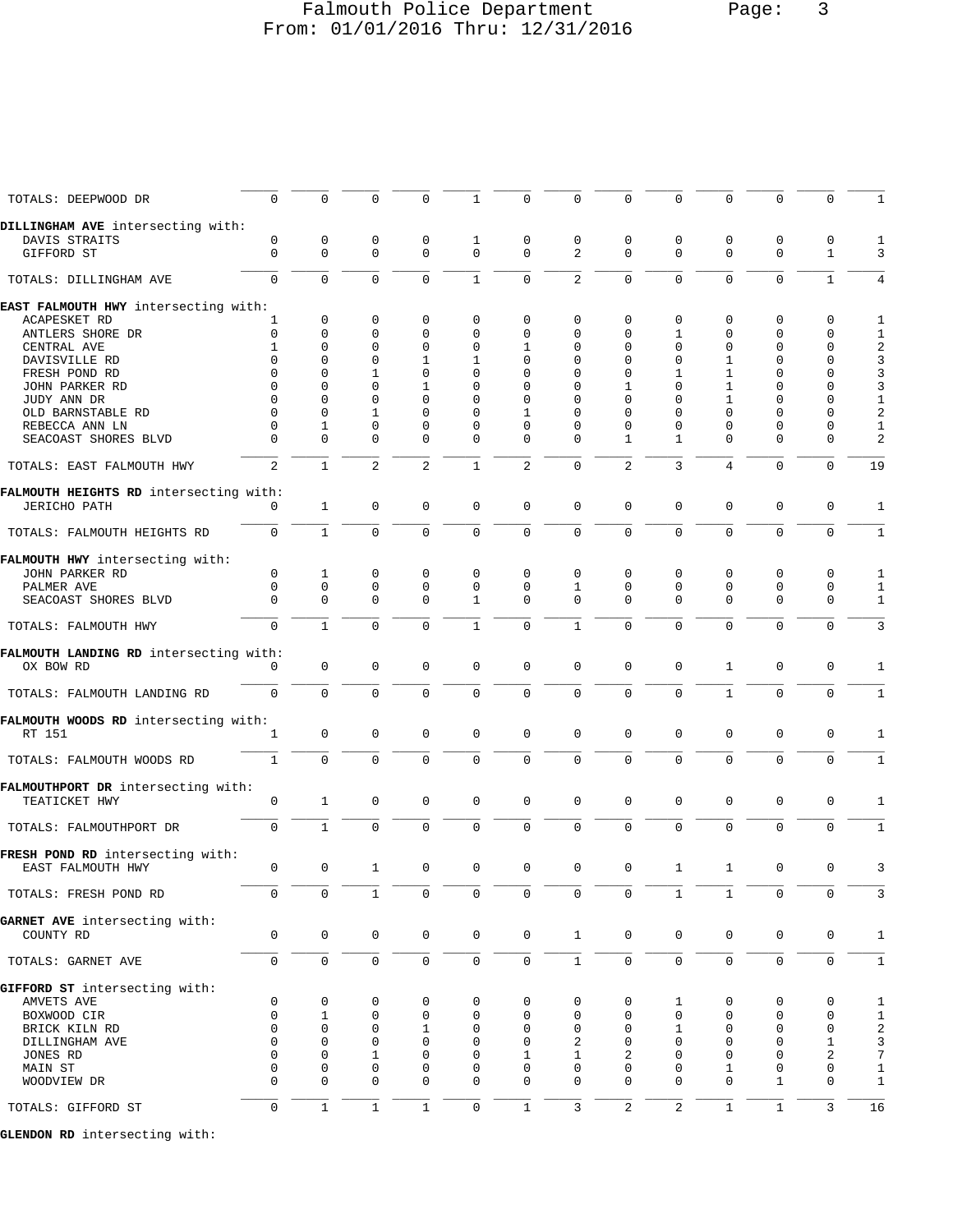## Falmouth Police Department Page: 4 From: 01/01/2016 Thru: 12/31/2016

| WOODS HOLE RD                                                                                                  | $\mathbf 0$                                 | $\mathbf{1}$                                  | $\mathbf 0$                                 | 0                       | $\mathbf 0$                              | 0                              | $\mathbf 0$                              | 0                                 | $\mathbf 0$                                     | $\mathbf 0$                        | 0                                 | 0                          | $\mathbf{1}$                           |
|----------------------------------------------------------------------------------------------------------------|---------------------------------------------|-----------------------------------------------|---------------------------------------------|-------------------------|------------------------------------------|--------------------------------|------------------------------------------|-----------------------------------|-------------------------------------------------|------------------------------------|-----------------------------------|----------------------------|----------------------------------------|
| TOTALS: GLENDON RD                                                                                             | $\mathbf 0$                                 | $\mathbf{1}$                                  | $\Omega$                                    | $\Omega$                | $\mathbf 0$                              | $\mathbf 0$                    | $\mathbf 0$                              | 0                                 | $\mathbf 0$                                     | $\mathbf 0$                        | $\mathbf 0$                       | $\mathbf 0$                | $\mathbf{1}$                           |
| GOODINGS WAY intersecting with:<br>PALMER AVE                                                                  | $\mathbf 0$                                 | $\mathbf 0$                                   | $\mathbf 0$                                 | $\mathbf 0$             | $\mathbf 0$                              | $\mathbf 0$                    | $\mathbf 0$                              | 0                                 | $\mathbf{1}$                                    | $\mathbf 0$                        | $\mathbf 0$                       | $\mathsf 0$                | $\mathbf{1}$                           |
| TOTALS: GOODINGS WAY                                                                                           | $\mathbf 0$                                 | $\mathbf 0$                                   | $\mathbf 0$                                 | $\mathbf 0$             | $\mathbf 0$                              | 0                              | $\mathbf 0$                              | 0                                 | $\mathbf{1}$                                    | $\mathbf 0$                        | $\mathbf 0$                       | $\mathbf 0$                | $\mathbf{1}$                           |
| GRAND AVE intersecting with:<br>CENTRAL PARK AVE                                                               | $\mathbf 0$                                 | $\mathbf{1}$                                  | $\mathbf 0$                                 | 1                       | $\mathbf 0$                              | $\mathbf 0$                    | $\mathbf 0$                              | $\mathbf{0}$                      | $\mathbf 0$                                     | $\mathbf{0}$                       | $\mathbf 0$                       | 0                          | 2                                      |
| TOTALS: GRAND AVE                                                                                              | $\mathbf 0$                                 | $\mathbf{1}$                                  | $\Omega$                                    | $\mathbf{1}$            | $\mathbf 0$                              | $\mathbf 0$                    | $\mathbf 0$                              | $\mathbf{0}$                      | $\mathbf 0$                                     | $\Omega$                           | $\Omega$                          | 0                          | $\overline{a}$                         |
| GREEN HARBOR RD intersecting with:<br>MENAUHANT RD                                                             | 0                                           | $\mathbf 0$                                   | $\mathbf 0$                                 | 0                       | $\mathbf 0$                              | 0                              | $\mathbf 0$                              | $\mathbf 0$                       | $\mathbf 0$                                     | $\mathbf{1}$                       | $\mathbf 0$                       | 0                          | 1                                      |
| TOTALS: GREEN HARBOR RD                                                                                        | $\mathbf 0$                                 | $\mathbf 0$                                   | $\mathbf 0$                                 | $\mathbf 0$             | $\mathbf 0$                              | $\mathbf 0$                    | $\mathbf 0$                              | $\Omega$                          | $\Omega$                                        | $\mathbf{1}$                       | $\Omega$                          | $\mathbf 0$                | $\mathbf{1}$                           |
| GREENWOOD ST intersecting with:<br>SANDWICH RD                                                                 | $\mathbf 0$                                 | 0                                             | $\mathbf 0$                                 | $\mathbf 0$             | $\mathsf 0$                              | $\mathsf 0$                    | $\mathbf 0$                              | $\mathbf 0$                       | $\mathbf 0$                                     | $\mathbf 0$                        | 0                                 | 1                          | 1                                      |
| TOTALS: GREENWOOD ST                                                                                           | $\mathbf{0}$                                | $\mathbf 0$                                   | $\mathbf 0$                                 | $\mathbf 0$             | $\mathbf 0$                              | $\mathsf 0$                    | $\mathbf 0$                              | 0                                 | $\mathbf 0$                                     | $\mathbf 0$                        | $\mathbf 0$                       | $\mathbf{1}$               | $\mathbf{1}$                           |
| HARBOR HILL RD intersecting with:<br>STANDPIPE HILL RD                                                         | $\mathbf 0$                                 | $\mathbf 0$                                   | $\mathbf 0$                                 | 0                       | $\mathbf 0$                              | $\mathsf 0$                    | $\mathbf 0$                              | $\mathbf 0$                       | $\mathbf{1}$                                    | $\mathbf 0$                        | $\mathbf 0$                       | 0                          | 1                                      |
| TOTALS: HARBOR HILL RD                                                                                         | $\mathbf 0$                                 | 0                                             | $\mathbf 0$                                 | 0                       | $\mathbf 0$                              | $\mathbf 0$                    | $\mathbf 0$                              | 0                                 | $\mathbf{1}$                                    | $\mathbf 0$                        | $\mathbf 0$                       | 0                          | $\mathbf{1}$                           |
| HAYWAY RD intersecting with:<br>OLD BARNSTABLE RD                                                              | $\mathbf 0$                                 | $\mathsf 0$                                   | $\mathbf 0$                                 | $\mathbf 0$             | 2                                        | $\mathbf 0$                    | $\mathbf 0$                              | $\mathbf{1}$                      | $\mathbf 0$                                     | $\mathbf 0$                        | $\mathbf 0$                       | $\mathbf 0$                | 3                                      |
| TOTALS: HAYWAY RD                                                                                              | $\mathbf 0$                                 | $\Omega$                                      | $\mathbf 0$                                 | 0                       | 2                                        | $\mathbf 0$                    | $\mathbf 0$                              | $\mathbf{1}$                      | $\mathbf 0$                                     | $\mathbf 0$                        | $\mathbf 0$                       | $\mathbf 0$                | 3                                      |
| HEWINS ST intersecting with:<br>MAIN ST<br>W MAIN ST                                                           | 0<br>$\Omega$                               | 0<br>$\mathbf 0$                              | 0<br>$\mathbf 0$                            | 0<br>$\mathbf 0$        | 0<br>$\mathbf 0$                         | 0<br>$\Omega$                  | 0<br>$\Omega$                            | 0<br>$\Omega$                     | 0<br>$\Omega$                                   | $\mathbf{1}$<br>$\Omega$           | 0<br>$\mathbf{1}$                 | 0<br>$\mathbf 0$           | $\mathbf{1}$<br>$\mathbf{1}$           |
| TOTALS: HEWINS ST                                                                                              | $\mathbf 0$                                 | $\Omega$                                      | $\Omega$                                    | 0                       | $\mathbf 0$                              | $\mathbf 0$                    | $\Omega$                                 | $\Omega$                          | $\Omega$                                        | $\mathbf{1}$                       | $\mathbf{1}$                      | $\mathbf 0$                | 2                                      |
| JERICHO PATH intersecting with:<br>FALMOUTH HEIGHTS RD<br>WORCESTER CT                                         | 0<br>$\Omega$                               | 1<br>$\mathbf 0$                              | 0<br>$\mathbf 0$                            | 0<br>$\mathbf 0$        | 0<br>$\mathbf 0$                         | 0<br>$\mathbf 0$               | $\mathbf 0$<br>$\Omega$                  | 0<br>$\mathbf{1}$                 | 0<br>$\Omega$                                   | 0<br>$\mathbf{0}$                  | 0<br>$\mathbf 0$                  | 0<br>$\mathbf 0$           | 1<br>$\mathbf{1}$                      |
| TOTALS: JERICHO PATH                                                                                           | $\mathbf 0$                                 | $\mathbf{1}$                                  | $\mathbf 0$                                 | $\mathbf 0$             | $\mathbf 0$                              | $\mathbf 0$                    | $\mathbf 0$                              | $\mathbf{1}$                      | $\mathbf 0$                                     | $\mathbf 0$                        | $\mathbf 0$                       | $\mathbf 0$                | $\overline{a}$                         |
| JOHN PARKER RD intersecting with:<br>E FALMOUTH HWY<br>EAST FALMOUTH HWY<br>LUCIANO BOTELHO WAY<br>SANDWICH RD | 0<br>$\mathbf 0$<br>$\mathbf 0$<br>$\Omega$ | $\mathbf{1}$<br>$\mathbf{0}$<br>0<br>$\Omega$ | 0<br>$\mathbf 0$<br>$\mathbf 0$<br>$\Omega$ | 0<br>1<br>0<br>$\Omega$ | 0<br>$\Omega$<br>$\mathbf 0$<br>$\Omega$ | 0<br>$\Omega$<br>0<br>$\Omega$ | 0<br>$\Omega$<br>$\mathbf 0$<br>$\Omega$ | 0<br>1<br>$\mathbf 0$<br>$\Omega$ | 0<br>$\mathbf 0$<br>$\mathbf 0$<br>$\mathbf{1}$ | 0<br>$\mathbf{1}$<br>0<br>$\Omega$ | 0<br>$\mathbf 0$<br>1<br>$\Omega$ | 0<br>0<br>0<br>0           | 1<br>3<br>$\mathbf{1}$<br>$\mathbf{1}$ |
| TOTALS: JOHN PARKER RD                                                                                         | 0                                           | $\mathbf{1}$                                  | 0                                           | $\mathbf{1}$            | 0                                        | 0                              | 0                                        | $\mathbf{1}$                      | $\mathbf{1}$                                    | $\mathbf{1}$                       | $\mathbf{1}$                      | 0                          | 6                                      |
| JONES RD intersecting with:<br>DAVIS STRAITS<br>GIFFORD ST                                                     | 0<br>$\mathbf 0$                            | 0<br>0                                        | 0<br>1                                      | 1<br>0                  | $\mathbf 0$<br>0                         | 0<br>1                         | 0<br>$\mathbf{1}$                        | 1<br>2                            | 0<br>$\mathbf 0$                                | 0<br>$\mathbf 0$                   | 0<br>$\mathbf 0$                  | 0<br>2                     | $\sqrt{2}$<br>7                        |
| KATHY ANN LN                                                                                                   | $\Omega$                                    | 1                                             | 0                                           | 0                       | $\mathbf 0$                              | 0                              | $\mathbf 0$                              | $\mathbf 0$                       | $\mathbf 0$                                     | 0                                  | $\mathbf 0$                       | 0                          | $\mathbf{1}$                           |
| PALMER AVE<br>TEATICKET HWY                                                                                    | $\mathbf{0}$<br>$\Omega$                    | $\mathbf{0}$<br>$\mathbf{0}$                  | $\mathbf 0$<br>$\Omega$                     | $\mathbf 0$<br>0        | 0<br>$\mathbf{1}$                        | 0<br>$\mathbf 0$               | $\mathbf 0$<br>$\Omega$                  | 1<br>$\Omega$                     | $\mathbf 0$<br>$\Omega$                         | 2<br>$\mathbf 0$                   | $\mathbf 0$<br>$\mathbf 0$        | $\mathsf 0$<br>$\mathbf 0$ | 3<br>$\mathbf{1}$                      |
| TOTALS: JONES RD                                                                                               | $\mathbf 0$                                 | $\mathbf{1}$                                  | $\mathbf{1}$                                | 1                       | $\mathbf{1}$                             | $\mathbf{1}$                   | $\mathbf{1}$                             | 4                                 | $\Omega$                                        | 2                                  | $\mathbf 0$                       | $\overline{\mathbf{c}}$    | 14                                     |
| JUDY ANN DR intersecting with:<br>EAST FALMOUTH HWY                                                            | $\mathbf 0$                                 | $\mathbf 0$                                   | $\mathbf 0$                                 | 0                       | 0                                        | 0                              | $\mathbf 0$                              | $\mathbf 0$                       | $\mathbf 0$                                     | $\mathbf{1}$                       | $\mathbf 0$                       | 0                          | 1                                      |
| TOTALS: JUDY ANN DR                                                                                            | $\mathsf 0$                                 | $\mathsf 0$                                   | $\mathsf{O}\xspace$                         | $\mathbf 0$             | $\mathsf{O}$                             | $\mathsf 0$                    | $\mathsf 0$                              | $\mathbf 0$                       | $\mathsf{O}\xspace$                             | $\mathbf 1$                        | $\mathsf 0$                       | $\mathbf 0$                | $\mathbf 1$                            |
| KATHARINE LEE BATES intersecting with:<br>PALMER AVE                                                           | $\Omega$                                    | $\mathbf 0$                                   | 0                                           | 0                       | $\mathbf 0$                              | $\mathbf 0$                    | $\mathbf 0$                              | 0                                 | $\mathbf 1$                                     | $\mathsf{O}$                       | $\mathbf 0$                       | 0                          | $\mathbf{1}$                           |
| TOTALS: KATHARINE LEE BATES                                                                                    | 0                                           | $\mathsf{O}$                                  | 0                                           | 0                       | 0                                        | 0                              | 0                                        | $\mathsf{O}$                      | $\mathbf{1}$                                    | $\mathsf{O}$                       | $\mathbf 0$                       | 0                          | $\mathbf{1}$                           |
|                                                                                                                |                                             |                                               |                                             |                         |                                          |                                |                                          |                                   |                                                 |                                    |                                   |                            |                                        |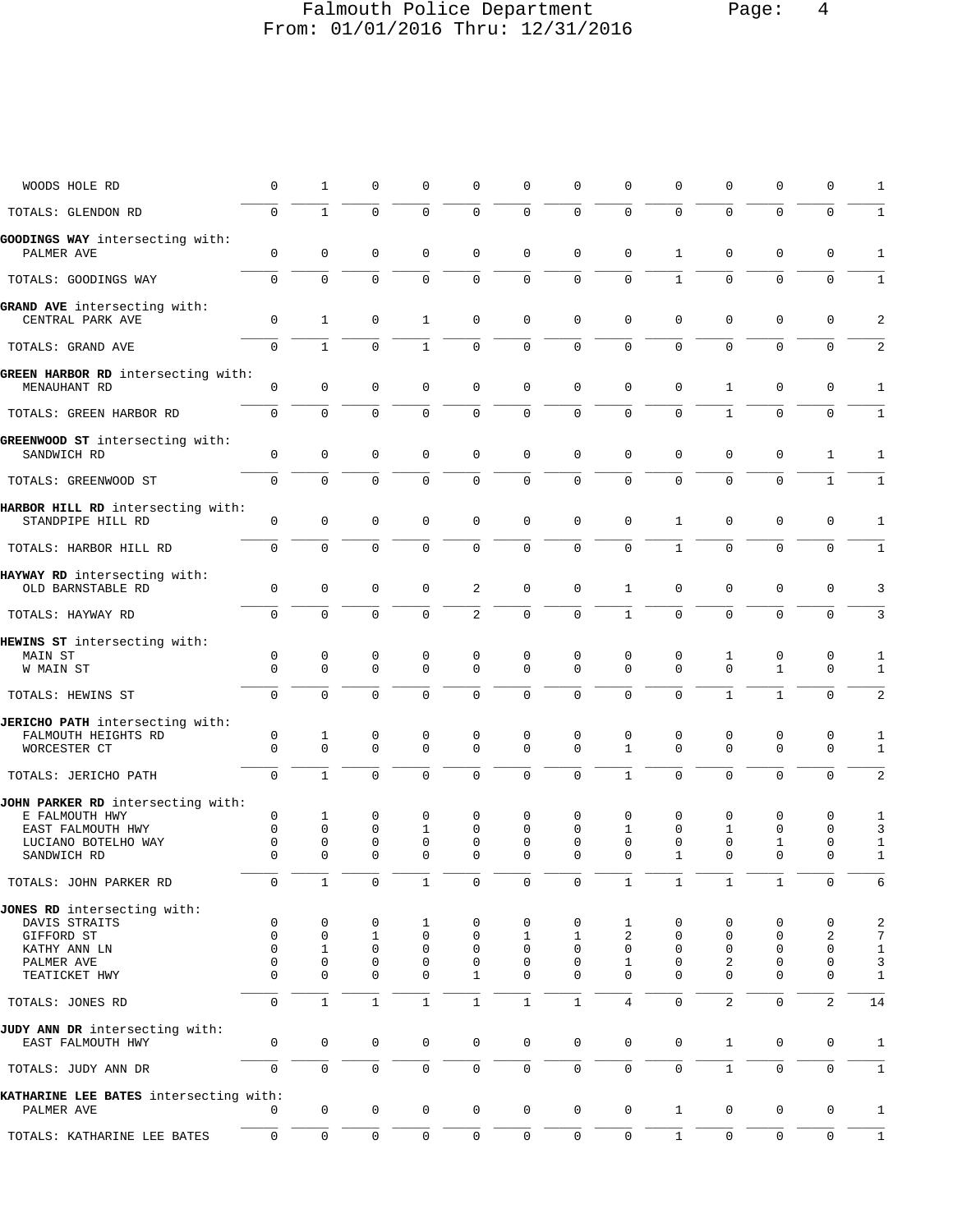#### Falmouth Police Department Page: 5 From: 01/01/2016 Thru: 12/31/2016

| KATHY ANN LN intersecting with:<br>JONES RD              | 0                   | 1                   | 0           | 0            | 0                   | 0            | $\Omega$       | 0              | 0                   | 0              | 0            | 0            | 1            |
|----------------------------------------------------------|---------------------|---------------------|-------------|--------------|---------------------|--------------|----------------|----------------|---------------------|----------------|--------------|--------------|--------------|
| TOTALS: KATHY ANN LN                                     | $\mathsf 0$         | $1\,$               | 0           | $\mathbf 0$  | $\mathsf 0$         | $\mathsf 0$  | $\mathbf 0$    | 0              | $\mathbf 0$         | $\mathbf{0}$   | 0            | $\mathbf 0$  | 1            |
| LAKEVIEW AVE intersecting with:<br>PALMER AVE            | $\mathbf 0$         | $\mathsf 0$         | 0           | 0            | $\mathbf{1}$        | $\mathbf 0$  | $\mathbf{0}$   | 0              | $\mathbf 0$         | $\mathbf{0}$   | 1            | 0            | 2            |
| TOTALS: LAKEVIEW AVE                                     | 0                   | 0                   | $\Omega$    | $\mathbf 0$  | $\mathbf{1}$        | $\mathbf 0$  | $\Omega$       | 0              | $\Omega$            | $\mathbf 0$    | $\mathbf{1}$ | $\mathbf 0$  | 2            |
| LOCUST ST intersecting with:                             |                     |                     |             |              |                     |              |                |                |                     |                |              |              |              |
| MAIN ST                                                  | 0                   | $\mathbf 0$         | $\mathbf 0$ | $\mathbf 0$  | $\mathbf{1}$        | $\mathbf 0$  | $\mathbf 0$    | 0              | $\mathbf 0$         | $\mathbf{0}$   | $\mathbf 0$  | $\mathbf 0$  | $\mathbf{1}$ |
| TOTALS: LOCUST ST                                        | $\mathbf 0$         | $\mathbf 0$         | 0           | $\mathbf 0$  | $\mathbf{1}$        | $\mathbf 0$  | 0              | 0              | $\mathbf 0$         | $\mathbf 0$    | $\Omega$     | $\mathbf 0$  | 1            |
| LODENGREEN DR intersecting with:<br>OLD BARNSTABLE RD    | $\mathbf 0$         | $\mathsf 0$         | 0           | 0            | $\mathbf{0}$        | $\mathbf 0$  | $\mathbf 0$    | $\mathbf{1}$   | $\mathbf 0$         | $\mathbf{0}$   | $\mathbf 0$  | 0            | 1            |
|                                                          | $\mathbf 0$         | 0                   | $\Omega$    | $\mathbf 0$  | $\mathbf 0$         | $\mathbf 0$  | $\mathbf 0$    | $\mathbf{1}$   | $\mathbf 0$         | $\mathbf 0$    | $\Omega$     | $\mathbf 0$  | $\mathbf{1}$ |
| TOTALS: LODENGREEN DR                                    |                     |                     |             |              |                     |              |                |                |                     |                |              |              |              |
| LUCIANO BOTELHO WAY intersecting with:<br>JOHN PARKER RD | 0                   | 0                   | 0           | 0            | 0                   | $\mathbf 0$  | $\mathbf 0$    | 0              | $\mathbf 0$         | $\mathbf 0$    | 1            | 0            | $\mathbf{1}$ |
| TOTALS: LUCIANO BOTELHO WAY                              | 0                   | $\mathbf 0$         | 0           | 0            | $\mathbf 0$         | $\mathbf 0$  | $\Omega$       | $\Omega$       | $\Omega$            | $\mathbf 0$    | $\mathbf{1}$ | $\mathbf 0$  | 1            |
| MAIN ST intersecting with:                               |                     |                     |             |              |                     |              |                |                |                     |                |              |              |              |
| GIFFORD ST                                               | $\mathsf 0$         | 0                   | 0           | 0            | 0                   | $\Omega$     | $\Omega$       | 0              | 0                   | 1              | 0            | 0            | 1            |
| HEWINS ST                                                | 0                   | 0                   | 0           | 0            | 0                   | 0            | 0              | 0              | 0                   | 1              | 0            | 0            | 1            |
| LOCUST ST                                                | $\Omega$            | 0                   | 0           | 0            | $\mathbf 1$         | $\Omega$     | $\Omega$       | $\Omega$       | $\Omega$            | 0              | 0            | 0            | $\mathbf{1}$ |
| <b>SCRANTON AVE</b>                                      | $\Omega$            | 0                   | 0           | $\mathbf 0$  | 0                   | $\Omega$     | 1              | $\Omega$       | $\Omega$            | $\Omega$       | 0            | $\mathbf 0$  | 1            |
| SHORE ST                                                 | $\Omega$            | $\Omega$            | $\Omega$    | 0            | 1                   | $\Omega$     | $\Omega$       | $\Omega$       | $\Omega$            | $\Omega$       | $\Omega$     | 0            | 1            |
| TOTALS: MAIN ST                                          | $\mathsf 0$         | 0                   | 0           | $\mathbf 0$  | 2                   | $\mathbf 0$  | $\mathbf{1}$   | $\Omega$       | $\mathbf 0$         | $\overline{2}$ | $\Omega$     | $\mathbf 0$  | 5            |
| MARAVISTA AVE intersecting with:                         |                     |                     |             |              |                     |              |                |                |                     |                |              |              |              |
| MARAVISTA AVE EXT                                        | 0                   | 0                   | 0           | 0            | 1                   | 0            | $\mathbf 0$    | 0              | 0                   | 0              | 0            | 0            | 1            |
| MENAUHANT RD                                             | $\Omega$            | 0                   | 0           | $\mathbf 0$  | $\Omega$            | $\Omega$     | $\Omega$       | 1              | $\Omega$            | $\Omega$       | $\Omega$     | $\mathbf 0$  | 1            |
| RANDOLPH ST                                              | 0                   | 0                   | $\mathbf 0$ | $\mathbf 0$  | 0                   | $\mathbf{1}$ | 1              | 0              | 0                   | $\mathbf 0$    | 0            | 0            | 2            |
| TEATICKET HWY                                            | $\Omega$            | $\Omega$            | $\Omega$    | $\Omega$     | $\Omega$            | $\Omega$     | 1              | $\Omega$       | $\Omega$            | $\Omega$       | 0            | 0            | 1            |
| TOTALS: MARAVISTA AVE                                    | $\mathbf 0$         | $\Omega$            | $\Omega$    | $\Omega$     | $\mathbf{1}$        | $\mathbf{1}$ | $\overline{a}$ | $\mathbf{1}$   | $\Omega$            | $\mathbf 0$    | $\Omega$     | $\mathbf 0$  | 5            |
| MARAVISTA AVE EXT intersecting with:                     |                     |                     |             |              |                     |              |                |                |                     |                |              |              |              |
| MARAVISTA AVE                                            | $\mathsf 0$         | $\mathsf{O}\xspace$ | 0           | 0            | $\mathbf{1}$        | $\mathbf 0$  | $\mathbf{0}$   | 0              | $\mathbf 0$         | $\mathbf 0$    | $\mathbf 0$  | 0            | 1            |
| TOTALS: MARAVISTA AVE EXT                                | $\mathbf 0$         | 0                   | 0           | $\mathbf 0$  | $\mathbf{1}$        | $\mathbf 0$  | $\mathbf 0$    | 0              | $\mathbf 0$         | $\mathbf{0}$   | $\mathbf{0}$ | 0            | 1            |
| MARTIN RD intersecting with:                             |                     |                     |             |              |                     |              |                |                |                     |                |              |              |              |
| WAQUOIT HWY                                              | 0                   | 0                   | $\mathbf 0$ | $\mathbf 0$  | $\mathbf{1}$        | $\mathbf 0$  | $\mathbf 0$    | 0              | $\mathbf 0$         | $\mathbf{0}$   | $\mathbf 0$  | 0            | 1            |
| TOTALS: MARTIN RD                                        | $\mathsf{O}\xspace$ | 0                   | 0           | $\mathsf 0$  | $\mathbf{1}$        | $\mathsf 0$  | 0              | $\mathsf 0$    | $\mathbf 0$         | $\mathbf{0}$   | 0            | $\mathsf 0$  | $1\,$        |
| MENAUHANT RD intersecting with:                          |                     |                     |             |              |                     |              |                |                |                     |                |              |              |              |
| ACAPESKET RD                                             | 0                   | 0                   | 0           | 1            | 0                   | 0            | 0              | $\mathbf{1}$   | 0                   | 0              | 0            | 0            | 2            |
| GREEN HARBOR RD                                          | 0                   | 0                   | 0           | 0            | 0                   | $\mathbf 0$  | 0              | 0              | 0                   | 1              | 0            | 0            | 1            |
| MARAVISTA AVE                                            | $\mathbf 0$         | $\mathbf 0$         | $\mathbf 0$ | $\mathbf 0$  | $\mathbf 0$         | $\mathbf 0$  | $\Omega$       | $\mathbf{1}$   | $\mathbf 0$         | $\mathbf 0$    | $\mathbf 0$  | $\mathbf 0$  | $\mathbf{1}$ |
| TOTALS: MENAUHANT RD                                     | $\mathsf{O}\xspace$ | $\mathsf 0$         | 0           | $\mathbf{1}$ | 0                   | $\mathsf 0$  | $\mathsf{O}$   | $\overline{2}$ | $\mathsf 0$         | $1\,$          | 0            | 0            | $\,4$        |
| METOXIT RD intersecting with:<br>WAQUOIT HWY             | $\mathbf 0$         | $\mathbf 0$         | 0           | 0            | $\mathbf{1}$        | $\mathbf 0$  | $\mathbf 0$    | $\mathbf 0$    | 0                   | 0              | $\mathbf 0$  | $\mathbf 1$  | 2            |
| TOTALS: METOXIT RD                                       | $\mathbf 0$         | $\mathbf 0$         | 0           | 0            | $\mathbf{1}$        | $\mathsf 0$  | 0              | 0              | $\mathsf{O}\xspace$ | $\mathsf 0$    | $\mathbf{0}$ | $\mathbf{1}$ | $\sqrt{2}$   |
| NANTUCKET AVE intersecting with:                         |                     |                     |             |              |                     |              |                |                |                     |                |              |              |              |
| WORCESTER AVE                                            | 0                   | $\mathsf 0$         | 0           | $\mathbf 0$  | $\mathsf{O}$        | $\mathbf 0$  | $\mathbf 0$    | $\mathbf 0$    | $\mathbf 0$         | $\mathbf{1}$   | 0            | 0            | $\mathbf{1}$ |
| TOTALS: NANTUCKET AVE                                    | $\mathbf 0$         | $\mathsf 0$         | $\mathbf 0$ | 0            | $\mathsf{O}$        | $\mathsf 0$  | $\mathbf 0$    | $\mathbf 0$    | $\mathbf 0$         | $\mathbf{1}$   | 0            | 0            | $\mathbf{1}$ |
| NASHAWENA ST intersecting with:<br>OLD DOCK RD           | $\mathsf{O}\xspace$ | $\mathsf 0$         | 0           | 0            | $\mathsf{O}\xspace$ | $\mathbf{1}$ | 0              | 0              | $\mathsf{O}\xspace$ | $\mathsf 0$    | $\mathbf 0$  | 0            | $\,1$        |
|                                                          |                     |                     |             |              |                     |              |                |                |                     |                |              |              |              |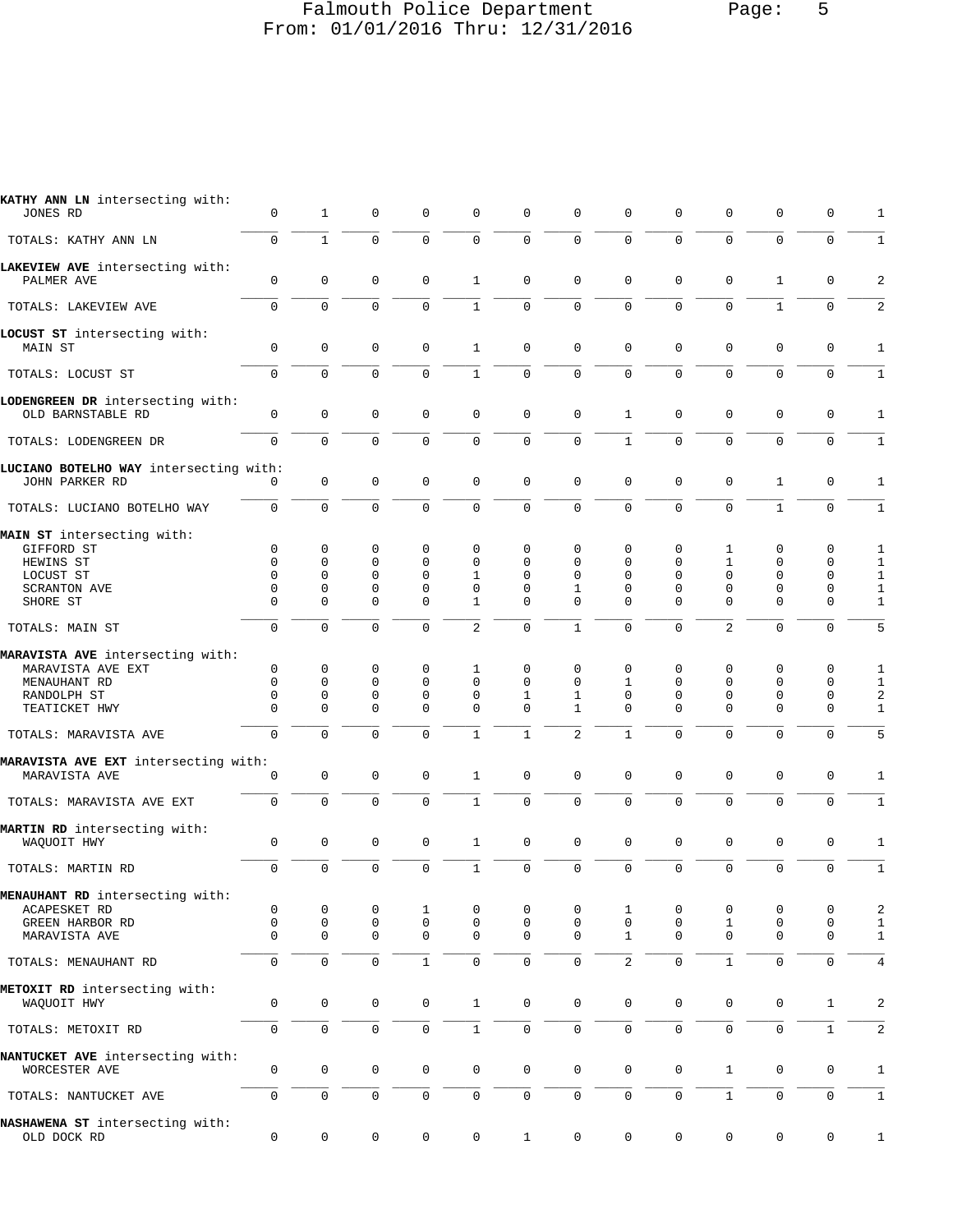## Falmouth Police Department Page: 6 From: 01/01/2016 Thru: 12/31/2016

| TOTALS: NASHAWENA ST                                   | 0                   | 0              | 0                | 0                       | 0                | 1                       | $\mathbf 0$          | 0                 | 0                   | $\mathbf 0$             | 0                       | 0                          | 1                          |
|--------------------------------------------------------|---------------------|----------------|------------------|-------------------------|------------------|-------------------------|----------------------|-------------------|---------------------|-------------------------|-------------------------|----------------------------|----------------------------|
| NAUSET AVE EAST intersecting with:<br>QUAKER RD        | $\mathbf{0}$        | $\mathbf 0$    | $\mathbf 0$      | 0                       | $\mathbf 0$      | $\mathbf 0$             | 1                    | 0                 | $\mathbf 0$         | $\mathbf 0$             | $\mathbf 0$             | 0                          | 1                          |
| TOTALS: NAUSET AVE EAST                                | $\Omega$            | $\mathbf 0$    | $\Omega$         | 0                       | $\mathbf 0$      | $\mathbf 0$             | $\mathbf{1}$         | $\Omega$          | $\Omega$            | $\mathbf 0$             | $\Omega$                | $\mathbf 0$                | $\mathbf{1}$               |
| NORTH FALMOUTH HWY intersecting with:                  |                     |                |                  |                         |                  |                         |                      |                   |                     |                         |                         |                            |                            |
| OLD MAIN RD                                            | 0                   | 0              | 0                | 0                       | 0                | $\mathbf 0$             | $\mathbf 0$          | 1                 | 0                   | $\mathbf 0$             | 0                       | 0                          | 1                          |
| RT 151                                                 | $\mathbf 0$         | $\mathbf{1}$   | $\mathbf 0$      | $\mathbf{1}$            | 0                | $\mathbf 0$             | $\Omega$             | $\Omega$          | $\Omega$            | $\Omega$                | $\Omega$                | $\Omega$                   | 2                          |
| TOTALS: NORTH FALMOUTH HWY                             | $\mathbf 0$         | $\mathbf{1}$   | $\mathbf 0$      | $\mathbf{1}$            | $\mathbf 0$      | $\mathbf 0$             | $\mathbf{0}$         | $\mathbf{1}$      | $\mathbf 0$         | $\mathbf 0$             | $\mathbf{0}$            | $\mathbf 0$                | 3                          |
| NORTH MAIN ST intersecting with:                       |                     |                |                  |                         |                  |                         |                      |                   |                     |                         |                         |                            |                            |
| PALMER AVE                                             | $\mathbf 0$         | $\mathbf 0$    | 1                | $\mathbf 0$             | $\mathbf 0$      | $\mathbf 0$             | $\mathbf 0$          | $\mathbf 0$       | 0                   | $\mathbf 0$             | 0                       | 0                          | 1                          |
| TOTALS: NORTH MAIN ST                                  | $\mathbf 0$         | 0              | $\mathbf{1}$     | 0                       | 0                | $\mathbf 0$             | $\Omega$             | $\Omega$          | $\Omega$            | $\Omega$                | $\Omega$                | 0                          | $\mathbf{1}$               |
| OAKWOOD AVE intersecting with:                         |                     |                |                  |                         |                  |                         |                      |                   |                     |                         |                         |                            |                            |
| PALMER AVE                                             | 0                   | 0              | $\mathbf 0$      | $\mathbf 0$             | $\mathbf{1}$     | $\mathbf 0$             | $\mathbf{1}$         | 0                 | $\mathbf 0$         | $\mathbf 0$             | $\mathbf{0}$            | $\mathbf 0$                | 2                          |
| TOTALS: OAKWOOD AVE                                    | $\mathbf 0$         | $\mathbf 0$    | $\mathbf 0$      | 0                       | $1\,$            | $\mathsf 0$             | $\mathbf{1}$         | 0                 | $\mathbf 0$         | $\mathbf 0$             | $\mathbf 0$             | $\mathbf 0$                | $\overline{a}$             |
| OLD BARNSTABLE RD intersecting with:                   |                     |                |                  |                         |                  |                         |                      |                   |                     |                         |                         |                            |                            |
| <b>ASHTON AVE</b>                                      | 0                   | 0              | 0                | 0                       | 1                | $\mathbf 0$             | 0                    | 0                 | 0                   | 0                       | 0                       | 0                          | 1                          |
| CARRIAGE SHOP RD                                       | 0                   | 0              | 0                | 1                       | 0                | $\mathbf 0$             | $\Omega$             | 1                 | 0                   | 0                       | 0                       | 0                          | 2                          |
| EAST FALMOUTH HWY                                      | 0                   | 0              | 1                | 0                       | 0                | 1                       | $\Omega$             | 0                 | 0                   | 0                       | 0                       | 0                          | 2                          |
| HAYWAY RD                                              | 0                   | 0              | 0                | 0                       | 2                | 0                       | $\Omega$             | 1                 | 0                   | 0                       | 0                       | 0                          | 3                          |
| LODENGREEN DR                                          | $\Omega$<br>0       | 0<br>0         | 0                | 0                       | $\Omega$         | 0                       | $\Omega$<br>$\Omega$ | 1                 | $\Omega$            | 0                       | 0                       | 0<br>0                     | $\mathbf{1}$               |
| OLD MEETING HOUSE RD<br>OLD WAQUOIT RD                 | $\Omega$            | $\mathbf{1}$   | 0<br>$\Omega$    | 0<br>$\Omega$           | 0<br>$\Omega$    | 0<br>0                  | $\Omega$             | 1<br>0            | 0<br>$\Omega$       | 0<br>$\Omega$           | 0<br>$\Omega$           | 0                          | 1<br>1                     |
|                                                        |                     |                |                  |                         |                  |                         |                      |                   |                     |                         |                         |                            |                            |
| TOTALS: OLD BARNSTABLE RD                              | $\mathbf 0$         | $\mathbf{1}$   | $\mathbf{1}$     | $\mathbf{1}$            | 3                | $\mathbf{1}$            | $\mathbf{0}$         | 4                 | $\mathbf 0$         | $\mathbf 0$             | $\Omega$                | $\mathbf 0$                | 11                         |
| OLD DOCK RD intersecting with:<br>NASHAWENA ST         | 0                   | 0              | $\mathbf 0$      | 0                       | 0                | $\mathbf{1}$            | $\mathbf 0$          | 0                 | 0                   | $\mathbf 0$             | $\mathbf 0$             | 0                          | 1                          |
| TOTALS: OLD DOCK RD                                    | $\mathbf 0$         | $\overline{0}$ | $\Omega$         | 0                       | $\mathbf 0$      | $\mathbf{1}$            | $\Omega$             | 0                 | $\Omega$            | $\mathbf 0$             | $\mathbf 0$             | $\mathbf 0$                | $\mathbf{1}$               |
|                                                        |                     |                |                  |                         |                  |                         |                      |                   |                     |                         |                         |                            |                            |
| OLD MAIN RD intersecting with:<br>COUNTY RD            | $\mathbf 0$         | 1              | 0                | 0                       | 0                | 0                       | 0                    | 0                 | 1                   | 0                       | 0                       | 0                          | 2                          |
| NORTH FALMOUTH HWY                                     | 0                   | 0              | 0                | 0                       | 0                | 0                       | 0                    | 1                 | 0                   | 0                       | 0                       | 0                          | 1                          |
| PINE ST                                                | $\Omega$            | 0              | $\Omega$         | 0                       | $\mathbf 0$      | 1                       | $\Omega$             | $\Omega$          | $\Omega$            | 0                       | 0                       | 0                          | $\mathbf{1}$               |
| TOTALS: OLD MAIN RD                                    | $\mathbf 0$         | $\mathbf{1}$   | $\Omega$         | 0                       | $\mathbf 0$      | $\mathbf{1}$            | $\mathbf{0}$         | $\mathbf{1}$      | $\mathbf{1}$        | $\mathbf 0$             | $\mathbf{0}$            | $\mathbf 0$                | 4                          |
|                                                        |                     |                |                  |                         |                  |                         |                      |                   |                     |                         |                         |                            |                            |
| OLD MEETING HOUSE RD intersecting with:                |                     |                |                  |                         | 0                |                         |                      |                   |                     |                         |                         |                            |                            |
| CARRIAGE SHOP RD<br>OLD BARNSTABLE RD                  | 0<br>$\mathbf 0$    | 1<br>0         | 0<br>$\mathbf 0$ | 0<br>$\mathbf 0$        | $\mathbf 0$      | 0<br>$\mathbf 0$        | 0<br>$\Omega$        | 0<br>$\mathbf{1}$ | 0<br>$\Omega$       | 0<br>$\mathbf 0$        | 0<br>$\mathbf{0}$       | 0<br>$\mathbf 0$           | 1<br>$\mathbf{1}$          |
|                                                        |                     |                |                  |                         |                  |                         |                      |                   |                     |                         |                         |                            |                            |
| TOTALS: OLD MEETING HOUSE RD                           | $\mathsf{O}\xspace$ | $\mathbf{1}$   | $\mathbf 0$      | $\mathbf 0$             | $\mathbf 0$      | $\mathsf{O}\xspace$     | $\overline{0}$       | $\mathbf{1}$      | $\mathbf 0$         | $\mathbf 0$             | $\mathbf{0}$            | $\mathbf 0$                | $\overline{\mathbf{c}}$    |
| OLD WAQUOIT RD intersecting with:<br>OLD BARNSTABLE RD | 0                   | $\mathbf{1}$   | $\mathsf{O}$     | $\mathbf 0$             | $\mathbf 0$      | $\mathbf 0$             | $\mathbf 0$          | $\mathbf 0$       | $\mathbf 0$         | $\mathbf 0$             | $\mathbf 0$             | 0                          | 1                          |
|                                                        |                     |                |                  |                         |                  |                         |                      |                   |                     |                         |                         |                            |                            |
| TOTALS: OLD WAQUOIT RD                                 | $\mathbf 0$         | $\mathbf{1}$   | $\mathbf 0$      | $\mathbf 0$             | $\mathbf 0$      | $\mathbf 0$             | $\mathbf 0$          | $\mathbf{0}$      | $\mathbf 0$         | $\mathbf 0$             | $\mathbf 0$             | $\mathbf 0$                | $\mathbf{1}$               |
| OX BOW RD intersecting with:                           |                     |                |                  |                         |                  |                         |                      |                   |                     |                         |                         |                            |                            |
| FALMOUTH LANDING RD                                    | 0                   | 0              | 0                | 0                       | 0                | 0                       | 0                    | 0                 | 0                   | 1                       | 0                       | 0                          | 1                          |
| TEATICKET HWY                                          | $\mathbf{1}$        | $\mathbf{0}$   | $\mathbf 0$      | $\mathbf{1}$            | $\mathbf 0$      | $\mathbf 0$             | $\mathbf 0$          | $\mathbf{1}$      | $\mathbf 0$         | $\mathbf 0$             | $\mathbf 0$             | $\mathbf{1}$               | 4                          |
| TOTALS: OX BOW RD                                      | $1\,$               | $\mathsf 0$    | $\mathbf 0$      | $\mathbf{1}$            | $\mathsf 0$      | $\mathsf 0$             | $\mathbf 0$          | $\mathbf{1}$      | $\mathsf{O}\xspace$ | $\,1\,$                 | $\mathbf 0$             | $\mathbf{1}$               | 5                          |
| PALMER AVE intersecting with:                          |                     |                |                  |                         |                  |                         |                      |                   |                     |                         |                         |                            |                            |
| GOODINGS WAY                                           | 0                   | 0              | 0                | 0                       | 0                | 0                       | $\mathbf 0$          | 0                 | 1                   | 0                       | 0                       | 0                          | 1                          |
| JONES RD                                               | 0                   | 0              | 0                | $\mathbf 0$             | 0                | $\mathbf 0$             | $\mathbf 0$          | 1                 | $\mathbf 0$         | 2                       | $\mathbf 0$             | $\mathbf 0$                | 3                          |
| KATHARINE LEE BATES                                    | $\mathbf 0$         | 0              | $\mathbf 0$      | $\mathbf 0$             | 0                | $\mathbf 0$             | $\mathbf{0}$         | 0                 | $\mathbf{1}$        | $\mathbf 0$             | $\mathbf{0}$            | $\mathbf 0$                | $\mathbf{1}$               |
| LAKEVIEW AVE                                           | 0                   | 0              | $\mathbf 0$      | $\mathbf 0$             | 1                | 0                       | $\mathbf 0$          | 0                 | $\mathbf 0$         | $\mathbf 0$             | 1                       | $\mathbf 0$                | 2                          |
| NORTH MAIN ST                                          | $\Omega$<br>0       | 0<br>0         | 1<br>$\mathbf 0$ | $\Omega$<br>$\mathbf 0$ | $\Omega$         | $\Omega$<br>$\mathbf 0$ | $\Omega$             | $\Omega$<br>0     | $\Omega$<br>0       | $\Omega$<br>$\mathbf 0$ | $\Omega$<br>$\mathbf 0$ | $\mathbf 0$<br>$\mathbf 0$ | $\mathbf{1}$               |
| OAKWOOD AVE<br>PUMPING STATION RD                      | $\Omega$            | 1              | $\mathbf 0$      | 0                       | 1<br>$\mathbf 0$ | $\mathbf 0$             | 1<br>$\Omega$        | $\Omega$          | $\Omega$            | 0                       | $\mathbf 0$             | $\mathbf 0$                | $\sqrt{2}$<br>$\mathbf{1}$ |
|                                                        |                     |                |                  |                         |                  |                         |                      |                   |                     |                         |                         |                            |                            |
|                                                        |                     |                |                  |                         |                  |                         |                      |                   |                     |                         |                         |                            |                            |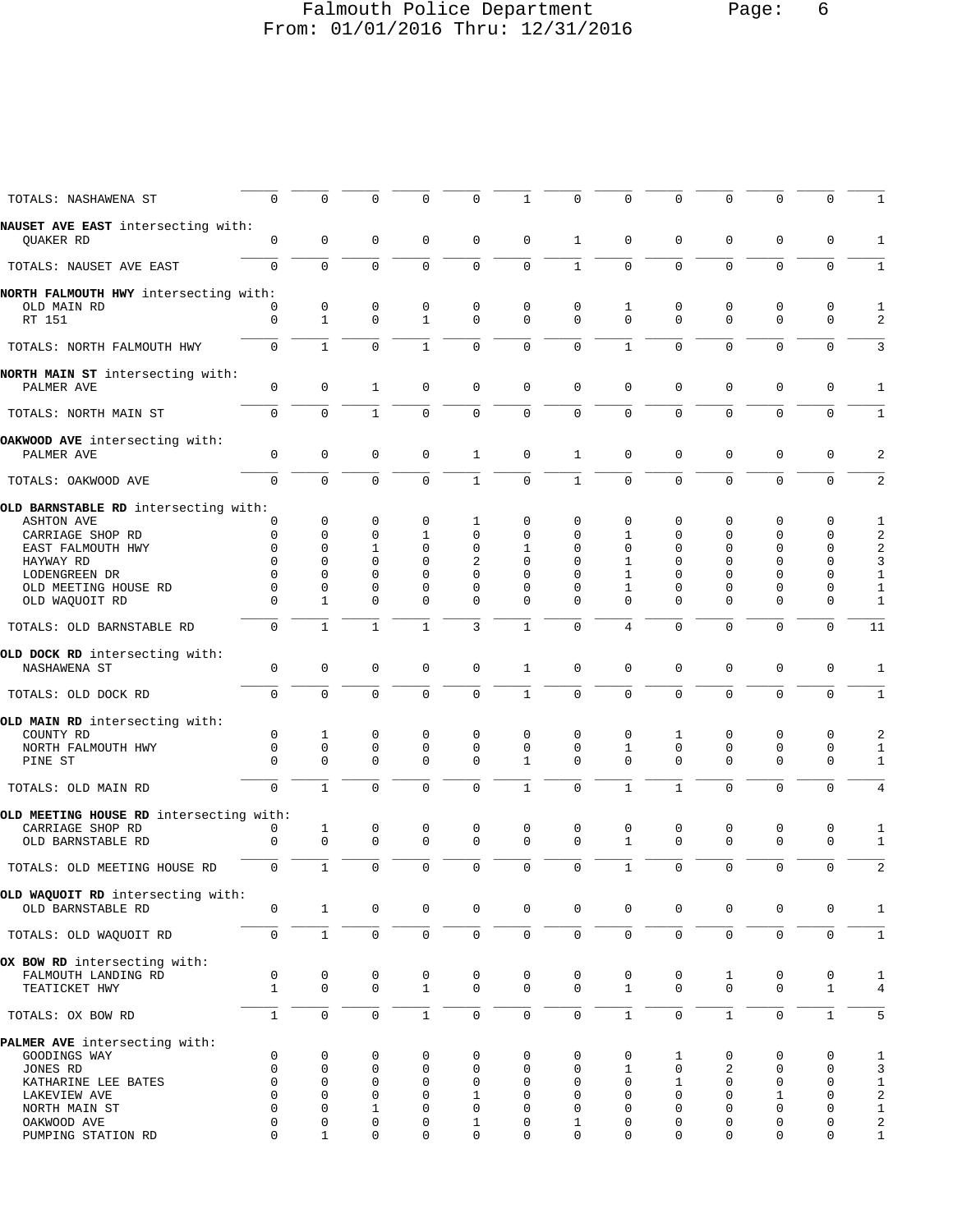## Falmouth Police Department Page: 7 From: 01/01/2016 Thru: 12/31/2016

| TER HEUN DR                                     | 0<br>0        | 0<br>0                      | 0<br>$\mathbf 0$        | 1<br>$\mathbf 0$             | 0<br>$\mathbf{0}$           | 0<br>0              | $\mathbf 0$<br>$\mathbf{1}$ | O<br>0                  | 0<br>$\mathbf 0$    | 0<br>0                  | $\Omega$<br>0     | 0<br>0                  | 1<br>$\mathbf{1}$ |
|-------------------------------------------------|---------------|-----------------------------|-------------------------|------------------------------|-----------------------------|---------------------|-----------------------------|-------------------------|---------------------|-------------------------|-------------------|-------------------------|-------------------|
| W FALMOUTH HWY<br>WEST FALMOUTH HWY             | 1             | 0                           | 0                       | 1                            | 1                           | $\mathbf 0$         | $\mathbf 0$                 | 0                       | 0                   | 0                       | 0                 | 1                       | 4                 |
| WOODRISE                                        | $\Omega$      | $\Omega$                    | $\mathbf 0$             | $\Omega$                     | 1                           | $\Omega$            | $\Omega$                    | $\Omega$                | $\Omega$            | $\Omega$                | 0                 | $\mathbf 0$             | 1                 |
| TOTALS: PALMER AVE                              | $\mathbf{1}$  | $\mathbf{1}$                | $\mathbf 1$             | 2                            | $\overline{4}$              | $\mathbf 0$         | 2                           | $\mathbf 1$             | 2                   | 2                       | $\mathbf{1}$      | $\mathbf{1}$            | 18                |
| PINE ST intersecting with:<br>OLD MAIN RD       | $\mathbf 0$   | $\mathbf 0$                 | $\mathbf 0$             | $\mathbf 0$                  | $\mathbf 0$                 | $\mathbf{1}$        | $\mathbf 0$                 | $\mathbf{0}$            | $\mathbf 0$         | $\mathbf 0$             | $\mathbf 0$       | 0                       | $\mathbf{1}$      |
| TOTALS: PINE ST                                 | $\Omega$      | $\Omega$                    | $\mathbf 0$             | $\Omega$                     | $\mathbf 0$                 | $\mathbf{1}$        | $\mathbf 0$                 | 0                       | $\mathbf 0$         | 0                       | 0                 | $\mathbf 0$             | $\mathbf{1}$      |
| PUMPING STATION RD intersecting with:           |               |                             |                         |                              |                             |                     |                             |                         |                     |                         |                   |                         |                   |
| PALMER AVE                                      | 0             | $\mathbf{1}$                | $\mathbf 0$             | 0                            | $\mathbf 0$                 | $\mathbf 0$         | $\mathbf 0$                 | $\mathbf 0$             | $\mathbf 0$         | $\mathbf 0$             | $\mathbf 0$       | 0                       | 1                 |
| TOTALS: PUMPING STATION RD                      | 0             | $\mathbf{1}$                | $\mathbf 0$             | $\mathbf 0$                  | $\mathbf 0$                 | $\mathbf 0$         | $\mathbf 0$                 | 0                       | $\mathbf 0$         | 0                       | 0                 | $\mathbf 0$             | $\mathbf{1}$      |
| QUAKER RD intersecting with:<br>NAUSET AVE EAST | 0             | 0                           | 0                       | $\mathbf 0$                  | 0                           | $\mathbf 0$         | 1                           | 0                       | 0                   | $\mathsf 0$             | $\mathbf 0$       | 0                       | 1                 |
| TOTALS: QUAKER RD                               | 0             | $\mathbf 0$                 | $\mathbf 0$             | $\mathbf 0$                  | $\mathbf 0$                 | $\mathsf 0$         | $1\,$                       | 0                       | $\mathbf 0$         | $\mathbf 0$             | 0                 | 0                       | 1                 |
| QUISSETT HARBOR RD intersecting with:           |               |                             |                         |                              |                             |                     |                             |                         |                     |                         |                   |                         |                   |
| WOODS HOLE RD                                   | 0             | $\mathsf 0$                 | $\mathbf 0$             | $\mathbf 0$                  | $\mathsf 0$                 | $\mathbf 0$         | $\mathbf 0$                 | 1                       | 0                   | $\mathbf 0$             | $\mathbf 0$       | 0                       | 1                 |
| TOTALS: OUISSETT HARBOR RD                      | 0             | 0                           | $\mathbf 0$             | $\Omega$                     | $\mathbf 0$                 | $\mathbf 0$         | $\Omega$                    | $\mathbf{1}$            | $\Omega$            | 0                       | $\Omega$          | $\mathbf 0$             | 1                 |
| RANCH RD intersecting with:<br>RT 151           | 0             | $\mathsf 0$                 | $\mathsf 0$             | $\mathbf 0$                  | $\mathbf 0$                 | $\mathbf 0$         | $\mathbf 0$                 | 1                       | 0                   | $\mathsf 0$             | $\mathbf 0$       | $\mathsf 0$             | 1                 |
| TOTALS: RANCH RD                                | 0             | $\mathbf 0$                 | $\mathbf 0$             | $\mathbf 0$                  | $\mathbf 0$                 | $\mathbf 0$         | $\mathsf 0$                 | $\mathbf{1}$            | $\mathbf 0$         | 0                       | 0                 | $\mathbf 0$             | $\mathbf{1}$      |
|                                                 |               |                             |                         |                              |                             |                     |                             |                         |                     |                         |                   |                         |                   |
| RANDOLPH ST intersecting with:<br>MARAVISTA AVE | 0             | $\mathsf 0$                 | 0                       | 0                            | $\mathbf 0$                 | $\mathbf{1}$        | $\mathbf{1}$                | 0                       | $\mathbf 0$         | $\mathsf 0$             | $\mathbf 0$       | 0                       | 2                 |
| TOTALS: RANDOLPH ST                             | 0             | $\mathbf 0$                 | $\mathbf 0$             | $\mathbf 0$                  | $\mathbf 0$                 | $\mathbf{1}$        | $1\,$                       | $\mathsf 0$             | $\mathbf 0$         | $\mathbf 0$             | 0                 | $\mathbf 0$             | 2                 |
| REBECCA ANN LN intersecting with:               |               |                             |                         |                              |                             |                     |                             |                         |                     |                         |                   |                         |                   |
| EAST FALMOUTH HWY                               | 0             | $\mathbf{1}$                | $\mathbf 0$             | $\mathbf 0$                  | $\mathbf 0$                 | $\mathsf 0$         | 0                           | $\mathbf 0$             | $\mathbf 0$         | $\mathsf 0$             | $\mathbf 0$       | 0                       | 1                 |
| TOTALS: REBECCA ANN LN                          | 0             | $\mathbf{1}$                | $\mathbf 0$             | $\mathbf 0$                  | $\mathbf 0$                 | $\mathbf 0$         | $\mathbf 0$                 | $\mathbf{0}$            | $\mathbf 0$         | $\mathbf 0$             | 0                 | $\mathsf 0$             | 1                 |
| RED BROOK RD intersecting with:                 | 0             | 0                           | 1                       | 1                            | 0                           | $\mathbf 0$         | $\mathbf 0$                 | 0                       | 0                   | 0                       | $\mathbf 0$       | 0                       | $\overline{c}$    |
| WAQUOIT HWY                                     |               |                             |                         |                              |                             |                     |                             |                         |                     |                         |                   |                         |                   |
| TOTALS: RED BROOK RD                            | 0             | 0                           | $\mathbf{1}$            | $\mathbf{1}$                 | $\mathsf{O}\xspace$         | $\mathsf 0$         | $\mathbf 0$                 | 0                       | $\mathbf 0$         | $\overline{0}$          | 0                 | 0                       | 2                 |
| RT 151 intersecting with:                       |               |                             |                         |                              |                             |                     |                             |                         |                     |                         |                   |                         |                   |
| ASHUMET RD                                      | 0             | 0                           | 0                       | 0                            | 1                           | 1                   | 0                           | 0                       | 0                   | 0                       | $\mathbf 0$       | 0                       | 2                 |
| CURRIER RD                                      | 0             | $\mathbf 0$                 | 0                       | $\mathbf 0$                  | $\mathbf 0$                 | $\mathbf 0$         | 3                           | 0                       | 0                   | 0                       | 1                 | 1                       | 5                 |
| FALMOUTH WOODS RD                               | 1<br>$\Omega$ | 0                           | $\mathsf 0$<br>$\Omega$ | $\mathbf 0$<br>$\mathbf{1}$  | $\mathbf 0$<br>$\Omega$     | 0<br>$\Omega$       | $\mathbf 0$<br>$\Omega$     | $\mathbf 0$<br>$\Omega$ | 0<br>$\Omega$       | $\mathsf 0$<br>$\Omega$ | 0<br>$\Omega$     | 0<br>$\Omega$           | 1                 |
| NORTH FALMOUTH HWY                              |               | 1                           |                         |                              |                             |                     |                             |                         |                     |                         |                   |                         | 2                 |
| RANCH RD                                        | 0             | 0                           | 0                       | 0                            | 0                           | 0                   | 0                           | 1                       | 0                   | 0                       | 0                 | 0                       | 1                 |
| RT 28 NORTH                                     | 1             | 1                           | 0                       | 1                            | 0                           | 0                   | $\mathbf 0$                 | 0                       | 0                   | 1                       | 1                 | 0                       | 5                 |
| RT 28 SOUTH                                     | 0             | 0                           | 0                       | $\mathbf{0}$                 | 2                           | $\mathbf 0$         | $\mathbf 0$                 | 0                       | 0                   | 0                       | 0                 | 0                       | $\overline{c}$    |
| SAM TURNER RD<br>SANDWICH RD                    | 0<br>1        | 0<br>0                      | 0<br>$\overline{2}$     | 0<br>0                       | 0<br>$\mathbf{1}$           | 0<br>1              | 0<br>2                      | 0<br>1                  | 1<br>0              | 0<br>1                  | 0<br>$\mathbf{1}$ | 1<br>0                  | 2<br>10           |
|                                                 |               |                             |                         |                              |                             |                     |                             |                         |                     |                         |                   |                         |                   |
| TOTALS: RT 151                                  | 3             | $\overline{a}$              | $\sqrt{2}$              | 2                            | 4                           | $\sqrt{2}$          | 5                           | 2                       | $\mathbf{1}$        | 2                       | 3                 | $\overline{\mathbf{c}}$ | 30                |
| RT 28 NORTH intersecting with:                  |               |                             |                         |                              |                             |                     |                             |                         |                     |                         |                   |                         |                   |
| BRICK KILN RD<br>RT 151                         | 0<br>1        | $\mathsf 0$<br>$\mathbf{1}$ | 0<br>0                  | $\mathbf{1}$<br>$\mathbf{1}$ | $\mathbf{1}$<br>$\mathbf 0$ | 0<br>0              | 0<br>$\mathbf 0$            | 0<br>0                  | 0<br>0              | 0<br>$\mathbf{1}$       | $\mathbf 0$<br>1  | $\mathsf 0$<br>0        | 2<br>5            |
| TOTALS: RT 28 NORTH                             | $\mathbf{1}$  | $\mathbf{1}$                | $\mathsf 0$             | 2                            | $1\,$                       | $\mathsf{O}\xspace$ | $\mathbf 0$                 | $\mathsf{O}\xspace$     | $\mathsf{O}\xspace$ | $1\,$                   | $1\,$             | $\mathsf{O}\xspace$     | 7                 |
| RT 28 SOUTH intersecting with:                  |               |                             |                         |                              |                             |                     |                             |                         |                     |                         |                   |                         |                   |
| RT 151                                          | 0             | 0                           | 0                       | 0                            | 2                           | 0                   | 0                           | 0                       | 0                   | 0                       | 0                 | 0                       | 2                 |
| THOMAS B LANDERS RD                             | 0             | 0                           | $\mathsf 0$             | 0                            | $\mathbf 0$                 | $\mathbf{1}$        | $\mathsf 0$                 | $\mathbf{0}$            | 0                   | $\mathsf 0$             | $\mathbf 0$       | 0                       | $1\,$             |
| TOTALS: RT 28 SOUTH                             | 0             | $\mathsf{O}\xspace$         | $\mathsf 0$             | $\mathsf{O}\xspace$          | $\boldsymbol{2}$            | $\mathbf{1}$        | $\mathbf 0$                 | $\mathsf{O}\xspace$     | $\mathsf{O}\xspace$ | 0                       | 0                 | 0                       | 3                 |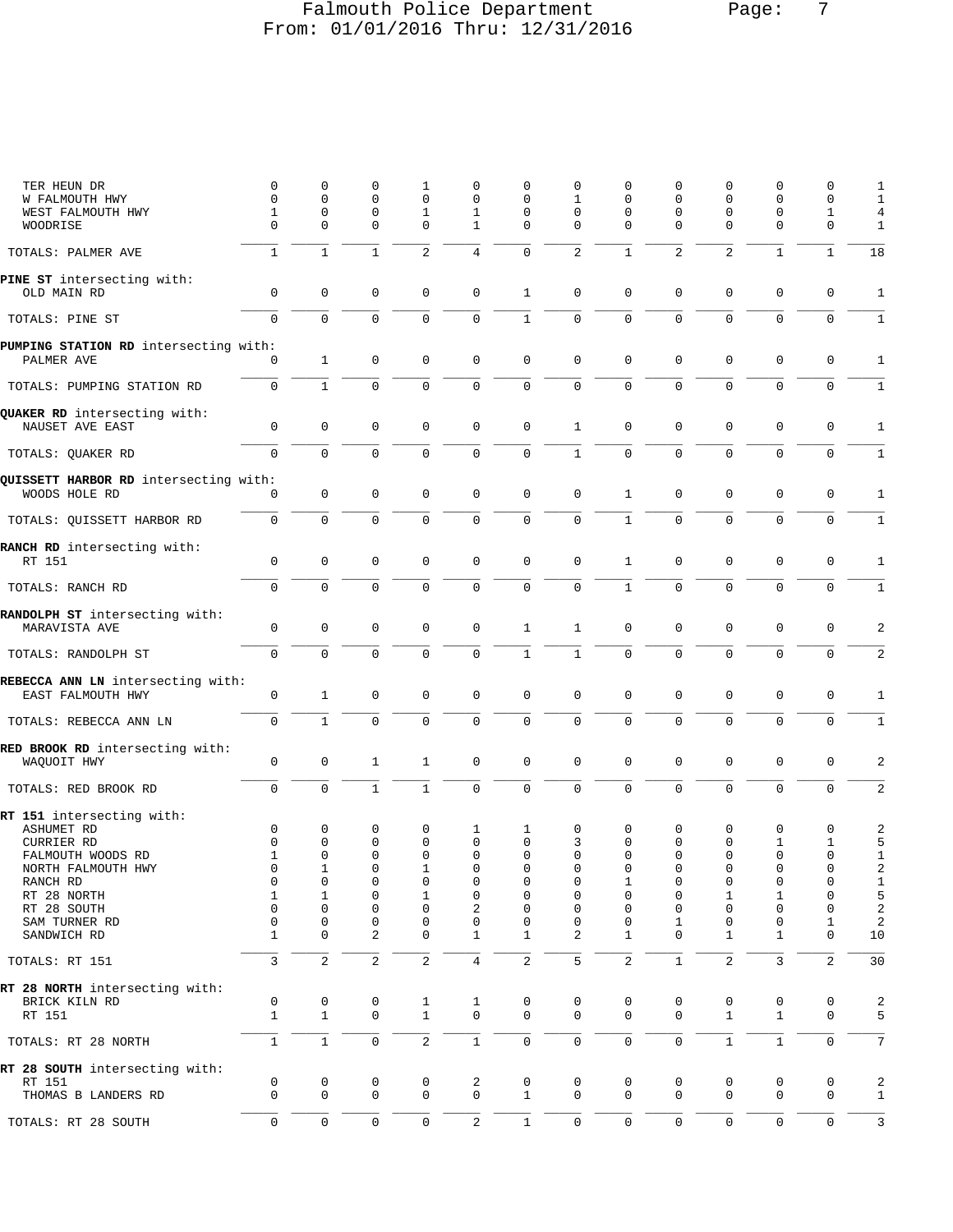## Falmouth Police Department Page: 8 From: 01/01/2016 Thru: 12/31/2016

| SAINT MARKS RD intersecting with:<br>TEATICKET HWY      | 1                    | 0                | 0             | 0                | 0                   | 0                   | $\mathbf 0$             | 0                    | 0                | $\mathbf 0$                | 0                       | 0                          | 1                              |
|---------------------------------------------------------|----------------------|------------------|---------------|------------------|---------------------|---------------------|-------------------------|----------------------|------------------|----------------------------|-------------------------|----------------------------|--------------------------------|
| TOTALS: SAINT MARKS RD                                  | $\mathbf{1}$         | $\mathbf 0$      | $\mathbf 0$   | 0                | $\mathbf 0$         | $\mathbf 0$         | $\mathbf 0$             | $\mathbf 0$          | $\mathbf 0$      | $\mathbf 0$                | $\mathbf 0$             | $\mathbf 0$                | 1                              |
| SAM TURNER RD intersecting with:<br>RT 151              | 0                    | 0                | 0             | $\mathbf 0$      | $\mathsf 0$         | $\mathbf 0$         | $\Omega$                | $\mathbf 0$          | $\mathbf{1}$     | $\mathbf 0$                | $\mathbf 0$             | $\mathbf{1}$               | $\overline{a}$                 |
| TOTALS: SAM TURNER RD                                   | $\mathbf 0$          | $\mathsf 0$      | 0             | $\mathbf 0$      | $\mathsf 0$         | $\mathsf 0$         | $\mathbf 0$             | $\mathbf 0$          | $\mathbf{1}$     | $\mathbf 0$                | $\mathbf 0$             | $\mathbf{1}$               | 2                              |
|                                                         |                      |                  |               |                  |                     |                     |                         |                      |                  |                            |                         |                            |                                |
| SAND POINTE SHORES DR intersecting with:<br>SHAGBARK LN | $\Omega$             | $\mathbf 0$      | $\mathbf 0$   | $\mathsf 0$      | $\mathbf 0$         | $\mathbf 0$         | $\mathbf 0$             | $\mathbf 0$          | $\mathbf 0$      | $\mathbf 0$                | 1                       | $\mathbf 0$                | 1                              |
| TOTALS: SAND POINTE SHORES DR                           | $\mathbf 0$          | 0                | 0             | 0                | $\mathbf 0$         | $\mathbf 0$         | $\Omega$                | $\mathbf 0$          | $\mathbf 0$      | $\mathbf 0$                | $1\,$                   | $\mathbf 0$                | $\mathbf{1}$                   |
| SANDWICH RD intersecting with:                          |                      |                  |               |                  |                     |                     |                         |                      |                  |                            |                         |                            |                                |
| ASHUMET RD                                              | 0<br>$\Omega$        | 0<br>0           | 0<br>0        | 0<br>0           | 0<br>0              | 0<br>1              | 0<br>$\Omega$           | 0<br>0               | 0                | $\mathbf 0$<br>$\mathbf 0$ | 1<br>0                  | 0<br>0                     | 1                              |
| BERRIHILL CIR<br>BOXBERRY HILL RD                       | $\Omega$             | 1                | 0             | $\Omega$         | 0                   | $\Omega$            | $\Omega$                | $\Omega$             | 0<br>0           | $\mathbf 0$                | 0                       | $\mathbf 0$                | 1<br>$\mathbf{1}$              |
| BRICK KILN RD                                           | 1                    | 0                | 1             | 1                | 0                   | 1                   | 0                       | $\Omega$             | 1                | $\mathbf 0$                | 1                       | 1                          | 7                              |
| CURRIER RD                                              | $\Omega$             | $\Omega$         | $\Omega$      | $\Omega$         | 0                   | $\Omega$            | 1                       | $\Omega$             | $\Omega$         | $\Omega$                   | $\Omega$                | 0                          | $\mathbf{1}$                   |
| DEEPWOOD DR                                             | $\Omega$             | $\Omega$         | $\Omega$      | $\Omega$         | 1                   | $\Omega$            | $\Omega$                | $\Omega$             | $\Omega$         | $\mathbf 0$                | $\Omega$                | 0                          | $\mathbf{1}$                   |
| GREENWOOD ST                                            | $\Omega$             | 0                | 0             | 0                | 0                   | 0                   | $\Omega$                | $\Omega$             | 0                | $\mathbf 0$                | 0                       | 1                          | $\mathbf{1}$                   |
| JOHN PARKER RD                                          | $\Omega$             | 0                | 0             | 0                | 0                   | 0                   | 0                       | $\Omega$             | 1                | $\mathbf 0$                | 0                       | 0                          | $\mathbf{1}$                   |
| RT 151                                                  | 1                    | 0                | 2             | $\Omega$         | 1                   | $\mathbf{1}$        | 2                       | 1                    | $\Omega$         | 1                          | 1                       | $\mathbf 0$                | 10                             |
| TEATICKET HWY                                           | $\Omega$             | 0                | $\Omega$      | $\Omega$         | 0                   | 1                   | $\Omega$                | $\Omega$             | $\Omega$         | $\mathbf 0$                | 0                       | 1                          | $\overline{\mathbf{c}}$        |
| THOMAS B LANDERS RD                                     | $\Omega$             | $\Omega$         | $\Omega$      | $\Omega$         | 0                   | $\Omega$            | $\Omega$                | 1                    | $\Omega$         | $\mathbf 0$                | $\Omega$                | $\Omega$                   | $\mathbf{1}$                   |
| TURNER RD<br>WHITE PINE LN                              | $\Omega$<br>$\Omega$ | $\mathbf 0$<br>1 | 1<br>0        | $\Omega$<br>0    | 0<br>0              | 1<br>0              | $\Omega$<br>$\Omega$    | $\Omega$<br>$\Omega$ | $\Omega$<br>0    | $\mathbf 0$<br>$\mathbf 0$ | $\Omega$<br>$\mathbf 0$ | $\mathbf 0$<br>0           | $\overline{a}$<br>$\mathbf{1}$ |
| TOTALS: SANDWICH RD                                     | $\overline{2}$       | $\overline{c}$   | 4             | $\mathbf{1}$     | $\mathbf{2}$        | 5                   | 3                       | $\mathbf{2}$         | $\overline{c}$   | $\mathbf{1}$               | 3                       | 3                          | 30                             |
| <b>SCRANTON AVE</b> intersecting with:                  |                      |                  |               |                  |                     |                     |                         |                      |                  |                            |                         |                            |                                |
| MAIN ST                                                 | 0                    | 0                | 0             | $\mathbf 0$      | $\mathsf 0$         | $\mathsf 0$         | $\mathbf{1}$            | $\mathbf 0$          | 0                | $\mathbf 0$                | $\mathbf 0$             | $\mathbf 0$                | $\mathbf{1}$                   |
| TOTALS: SCRANTON AVE                                    | $\mathbf 0$          | $\mathbf 0$      | $\Omega$      | $\overline{0}$   | $\mathbf 0$         | $\mathbf 0$         | $\mathbf{1}$            | $\mathbf 0$          | $\mathbf 0$      | $\mathbf 0$                | $\mathbf 0$             | $\mathbf 0$                | $\mathbf{1}$                   |
| SEACOAST SHORES BLVD intersecting with:                 |                      |                  |               |                  |                     |                     |                         |                      |                  |                            |                         |                            |                                |
| E FALMOUTH HWY                                          | 0                    | 0<br>0           | 0             | 0<br>$\mathbf 0$ | 1<br>$\mathbf 0$    | 0<br>$\mathbf 0$    | 0                       | 0                    | 0                | 0                          | 0<br>$\mathbf 0$        | 0                          | 1                              |
| EAST FALMOUTH HWY<br>WINCHESTER DR                      | 0<br>$\mathbf 0$     | 0                | 0<br>$\Omega$ | $\mathbf 0$      | $\mathbf 0$         | $\mathbf 0$         | $\mathbf 0$<br>$\Omega$ | 1<br>$\mathbf{1}$    | 1<br>$\mathbf 0$ | $\mathsf 0$<br>$\mathbf 0$ | $\mathbf 0$             | $\mathbf 0$<br>$\mathbf 0$ | $\overline{\mathbf{c}}$<br>1   |
| TOTALS: SEACOAST SHORES BLVD                            | $\mathbf 0$          | $\mathbf 0$      | $\mathbf 0$   | $\mathbf 0$      | $\mathbf{1}$        | $\mathbf 0$         | $\mathbf 0$             | 2                    | $\mathbf{1}$     | $\mathbf 0$                | $\mathbf 0$             | $\mathbf 0$                | 4                              |
| SHAGBARK LN intersecting with:                          |                      |                  |               |                  |                     |                     |                         |                      |                  |                            |                         |                            |                                |
| SAND POINTE SHORES DR                                   | $\mathbf 0$          | 0                | 0             | $\mathbf 0$      | $\mathsf 0$         | $\mathbf 0$         | $\Omega$                | $\mathbf 0$          | $\mathbf 0$      | $\mathsf 0$                | 1                       | $\mathbf 0$                | 1                              |
| TOTALS: SHAGBARK LN                                     | $\mathbf 0$          | $\mathbf 0$      | 0             | 0                | $\mathsf 0$         | $\mathsf{O}\xspace$ | $\mathbf 0$             | $\mathbf 0$          | $\mathbf 0$      | $\mathbf 0$                | $\mathbf{1}$            | $\mathsf{O}\xspace$        | 1                              |
| SHORE ST intersecting with:                             |                      |                  |               |                  |                     |                     |                         |                      |                  |                            |                         |                            |                                |
| CLINTON AVE                                             | 0                    | 0                | 0             | 0                | 0                   | 0                   | $\mathbf 0$             | 0                    | 1                | $\mathbf 0$                | $\mathbf 0$             | 0                          | 1                              |
| MAIN ST                                                 | $\mathbf 0$          | 0                | 0             | $\mathbf 0$      | 1                   | 0                   | $\mathbf 0$             | $\mathbf 0$          | $\mathbf 0$      | $\mathbf 0$                | $\mathbf 0$             | $\mathbf 0$                | $\mathbf{1}$                   |
| SURF DR                                                 | 0                    |                  | 0             | 0                | 0                   |                     |                         |                      |                  | 0                          | 0                       | 0                          |                                |
| TOTALS: SHORE ST                                        | 0                    | $\mathbf{1}$     | 0             | $\mathbf 0$      | $\mathbf 1$         | 0                   | 0                       | $\mathbf 0$          | 1                | $\mathbf 0$                | 0                       | 0                          | 3                              |
| SILVER BEACH AVE intersecting with:                     |                      |                  |               |                  |                     |                     |                         |                      |                  |                            |                         |                            |                                |
| ARLINGTON ST                                            | 0                    | $\mathbf 0$      | 0             | $\mathsf 0$      | $\mathsf 0$         | $\mathbf{1}$        | $\Omega$                | $\mathbf 0$          | $\mathbf 0$      | $\mathbf 0$                | 0                       | 0                          | $\mathbf{1}$                   |
| TOTALS: SILVER BEACH AVE                                | $\mathbf 0$          | $\mathsf 0$      | 0             | 0                | $\mathsf{O}\xspace$ | $\mathbf{1}$        | $\Omega$                | $\mathbf 0$          | 0                | $\mathsf{O}\xspace$        | $\mathbf 0$             | $\mathbf 0$                | 1                              |
| SPRING BARS RD intersecting with:                       |                      |                  |               |                  |                     |                     |                         |                      |                  |                            |                         |                            |                                |
| DAVIS STRAITS                                           | 0                    | 0                | 0             | 0                | 0                   | 0                   | 1                       | 0                    | 0                | 1                          | 0                       | 0                          | 2                              |
| WORCESTER CT                                            | $\mathbf 0$          | $\mathbf 0$      | $\mathbf 0$   | $\mathbf 0$      | $\mathbf 0$         | $\mathbf 0$         | $\Omega$                | $\mathbf 0$          | $\mathbf{1}$     | $\mathbf 0$                | $\mathbf 0$             | $\mathbf 1$                | 2                              |
|                                                         |                      |                  |               |                  |                     |                     |                         |                      |                  |                            |                         |                            |                                |
| TOTALS: SPRING BARS RD                                  | $\mathsf 0$          | $\mathbf 0$      | 0             | $\mathbf 0$      | $\mathbf 0$         | $\mathbf 0$         | $\mathbf{1}$            | $\mathbf 0$          | $\mathbf{1}$     | $\mathbf{1}$               | 0                       | $\mathbf{1}$               | 4                              |
| STANDPIPE HILL RD intersecting with:<br>HARBOR HILL RD  | 0                    | 0                | 0             | 0                | $\mathbf 0$         | 0                   | $\mathbf 0$             | 0                    | $\mathbf{1}$     | 0                          | 0                       | 0                          | $\mathbf{1}$                   |
|                                                         |                      |                  |               |                  |                     |                     |                         |                      |                  |                            |                         |                            |                                |
| TOTALS: STANDPIPE HILL RD                               | 0                    | $\mathsf 0$      | 0             | 0                | 0                   | 0                   | 0                       | $\mathbf 0$          | $\mathbf{1}$     | 0                          | $\mathbf 0$             | $\mathbf 0$                | 1                              |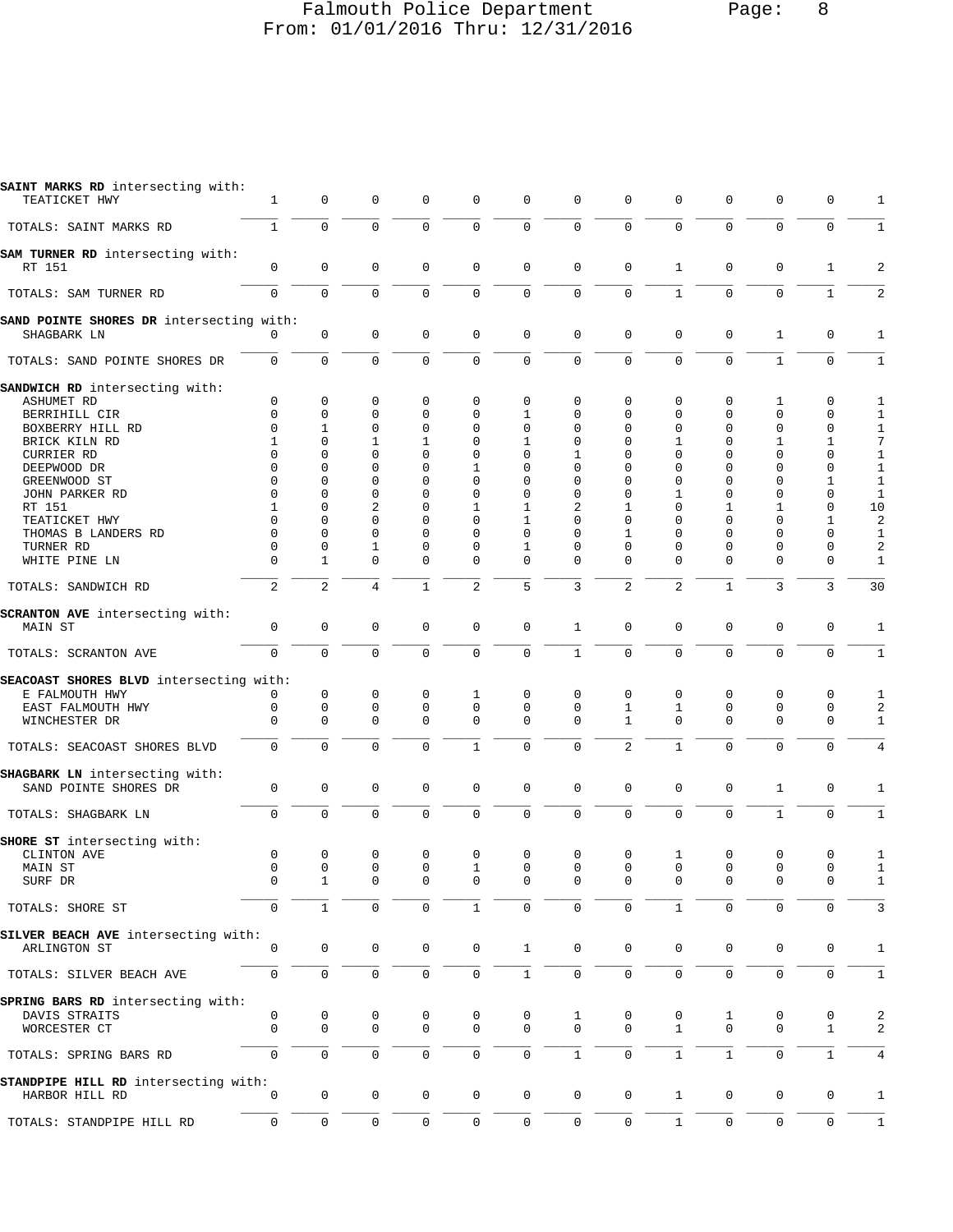#### Falmouth Police Department Page: 9 From: 01/01/2016 Thru: 12/31/2016

| SURF DR intersecting with:                           |                     |              |              |                     |              |              |              |              |              |                     |              |              |                |
|------------------------------------------------------|---------------------|--------------|--------------|---------------------|--------------|--------------|--------------|--------------|--------------|---------------------|--------------|--------------|----------------|
| SHORE ST                                             | $\mathsf 0$         | $\mathbf{1}$ | $\mathbf 0$  | $\mathbf 0$         | 0            | $\mathsf 0$  | 0            | $\mathbf 0$  | 0            | 0                   | $\mathbf 0$  | 0            | 1              |
|                                                      |                     |              |              |                     |              |              |              |              |              |                     |              |              |                |
| TOTALS: SURF DR                                      | $\mathbf 0$         | $\mathbf{1}$ | $\mathbf 0$  | $\mathbf 0$         | $\mathbf 0$  | $\mathbf 0$  | 0            | $\mathbf 0$  | $\mathbf 0$  | $\mathbf 0$         | $\mathbf{0}$ | $\mathbf 0$  | $\mathbf{1}$   |
| TEATICKET HWY intersecting with:                     |                     |              |              |                     |              |              |              |              |              |                     |              |              |                |
| ALPHONSE ST                                          | 0                   | $\mathbf 0$  | $\mathbf 0$  | $\mathbf 0$         | 0            | 1            | 0            | $\mathbf 0$  | 0            | 0                   | $\mathbf 0$  | 0            | 1              |
| FALMOUTHPORT DR                                      | 0                   | 1            | $\mathbf 0$  | $\mathbf 0$         | $\Omega$     | $\Omega$     | 0            | $\Omega$     | $\mathbf 0$  | 0                   | $\mathbf 0$  | 0            | $1\,$          |
| JONES RD                                             | $\Omega$            | $\Omega$     | $\mathbf 0$  | $\mathbf 0$         | 1            | 0            | 0            | $\Omega$     | $\Omega$     | $\Omega$            | $\Omega$     | 0            | $1\,$          |
|                                                      | $\Omega$            | $\Omega$     | $\mathbf 0$  | $\mathbf 0$         | $\mathbf{0}$ | 0            | 1            | $\Omega$     | $\Omega$     | $\Omega$            | $\Omega$     | 0            | $\mathbf 1$    |
| MARAVISTA AVE                                        |                     |              |              |                     |              |              |              |              |              |                     |              |              |                |
| OX BOW RD                                            | 1                   | 0            | $\mathbf 0$  | $\mathbf{1}$        | $\mathbf 0$  | 0            | $\Omega$     | 1            | $\Omega$     | $\Omega$            | $\Omega$     | $\mathbf 1$  | $\bf 4$        |
| SAINT MARKS RD                                       | $\mathbf{1}$        | $\mathbf 0$  | $\Omega$     | $\Omega$            | $\Omega$     | 0            | $\Omega$     | $\Omega$     | $\Omega$     | $\Omega$            | $\Omega$     | 0            | $\mathbf{1}$   |
| SANDWICH RD                                          | $\Omega$            | $\mathbf 0$  | $\mathbf 0$  | 0                   | $\mathbf 0$  | 1            | 0            | $\Omega$     | $\Omega$     | $\Omega$            | $\mathbf 0$  | 1            | 2              |
| WORCESTER CT                                         | $\Omega$            | $\Omega$     | $\Omega$     | $\Omega$            | $\Omega$     | 0            | $\Omega$     | $\Omega$     | $\Omega$     | $\Omega$            | 1            | $\mathbf 0$  | $\mathbf{1}$   |
| TOTALS: TEATICKET HWY                                | 2                   | $\mathbf{1}$ | $\mathbf 0$  | $\mathbf{1}$        | $\mathbf{1}$ | 2            | $\mathbf{1}$ | $\mathbf{1}$ | $\Omega$     | $\Omega$            | $\mathbf{1}$ | 2            | 12             |
| TECHNOLOGY PARK DR intersecting with:                |                     |              |              |                     |              |              |              |              |              |                     |              |              |                |
| THOMAS B LANDERS RD                                  | 1                   | $\mathbf 0$  | $\mathbf 0$  | 0                   | $\mathbf 0$  | 0            | $\mathbf 0$  | $\mathbf 0$  | $\mathbf 0$  | $\mathbf 0$         | $\mathbf 0$  | 0            | 1              |
| TOTALS: TECHNOLOGY PARK DR                           | $\mathbf{1}$        | $\mathbf 0$  | $\mathbf 0$  | $\mathbf 0$         | $\mathbf 0$  | $\mathbf 0$  | $\mathbf 0$  | $\Omega$     | $\Omega$     | $\Omega$            | $\mathbf 0$  | $\mathbf 0$  | $1\,$          |
|                                                      |                     |              |              |                     |              |              |              |              |              |                     |              |              |                |
| TER HEUN DR intersecting with:<br>PALMER AVE         | $\mathbf 0$         | $\mathbf 0$  | $\mathbf 0$  | $\mathbf{1}$        | $\mathsf 0$  | 0            | $\mathbf 0$  | $\mathbf 0$  | $\mathbf 0$  | $\mathbf 0$         | $\mathbf 0$  | $\mathbf 0$  | 1              |
| TOTALS: TER HEUN DR                                  | $\mathbf 0$         | $\mathbf 0$  | $\mathbf 0$  | $\mathbf{1}$        | $\mathsf 0$  | $\mathsf 0$  | $\mathsf 0$  | $\mathbf 0$  | $\mathbf 0$  | $\mathbf 0$         | $\mathbf 0$  | $\mathbf 0$  | $1\,$          |
| THOMAS B LANDERS RD intersecting with:               |                     |              |              |                     |              |              |              |              |              |                     |              |              |                |
| BLACKSMITH SHOP RD                                   | 1                   | $\mathbf 0$  | 0            | $\mathbf 0$         | 0            | 0            | 0            | 0            | 0            | $\mathbf 0$         | $\mathbf 0$  | 0            | 1              |
|                                                      | $\mathbf 0$         | $\mathbf 0$  | $\mathbf 0$  | $\Omega$            | $\Omega$     | 1            | $\Omega$     | $\Omega$     | $\Omega$     | 0                   | $\Omega$     | $\mathbf 0$  | $\mathbf{1}$   |
| RT 28 SOUTH                                          |                     |              |              |                     |              |              |              |              |              |                     |              |              |                |
| SANDWICH RD                                          | $\Omega$            | $\Omega$     | $\Omega$     | $\Omega$            | $\Omega$     | $\Omega$     | $\Omega$     | 1            | $\Omega$     | $\Omega$            | $\Omega$     | $\Omega$     | $\mathbf{1}$   |
| TECHNOLOGY PARK DR                                   | $\mathbf{1}$        | $\mathbf 0$  | $\mathbf 0$  | $\mathbf 0$         | $\mathbf 0$  | $\mathbf 0$  | $\mathbf 0$  | $\mathbf 0$  | $\mathbf 0$  | 0                   | $\mathbf 0$  | $\mathbf 0$  | $\mathbf 1$    |
| TURNER RD                                            | $\Omega$            | $\mathbf 0$  | $\Omega$     | $\mathbf 0$         | $\mathbf{0}$ | 0            | $\Omega$     | 1            | $\Omega$     | 0                   | $\Omega$     | $\mathbf{1}$ | 2              |
| TOTALS: THOMAS B LANDERS RD                          | 2                   | $\Omega$     | $\Omega$     | $\Omega$            | $\mathbf 0$  | $\mathbf{1}$ | $\mathbf 0$  | 2            | $\Omega$     | $\Omega$            | $\mathbf 0$  | $\mathbf{1}$ | 6              |
| TURNER RD intersecting with:                         |                     |              |              |                     |              |              |              |              |              |                     |              |              |                |
| SANDWICH RD                                          | $\mathbf 0$         | 0            | $\mathbf 1$  | 0                   | 0            | 1            | 0            | $\mathbf 0$  | 0            | 0                   | $\mathbf 0$  | $\mathsf 0$  | 2              |
| THOMAS B LANDERS RD                                  | $\mathbf 0$         | $\mathbf 0$  | $\mathbf 0$  | $\mathbf 0$         | $\mathbf 0$  | $\mathbf 0$  | $\Omega$     | $\mathbf{1}$ | $\Omega$     | $\mathbf 0$         | $\mathbf{0}$ | $\mathbf{1}$ | 2              |
| TOTALS: TURNER RD                                    | $\mathbf 0$         | $\mathbf 0$  | $1\,$        | 0                   | $\mathbf 0$  | $\mathbf{1}$ | 0            | $\mathbf{1}$ | $\mathbf 0$  | $\mathbf 0$         | $\mathbf 0$  | $\mathbf{1}$ | $\,4$          |
|                                                      |                     |              |              |                     |              |              |              |              |              |                     |              |              |                |
| W MAIN ST intersecting with:<br>HEWINS ST            | $\mathbf 0$         | $\mathsf 0$  | $\mathbf 0$  | $\mathbf 0$         | $\mathbf 0$  | $\mathbf 0$  | $\mathbf 0$  | $\mathbf 0$  | $\mathbf 0$  | $\mathbf 0$         | $\mathbf{1}$ | 0            | $\mathbf{1}$   |
|                                                      |                     |              |              |                     |              |              |              |              |              |                     |              |              |                |
| TOTALS: W MAIN ST                                    | $\mathbf{0}$        | $\mathbf 0$  | $\mathbf 0$  | $\mathbf 0$         | $\mathbf 0$  | $\mathbf 0$  | $\mathbf 0$  | $\Omega$     | $\mathbf 0$  | $\mathbf 0$         | $\mathbf{1}$ | $\mathbf 0$  | $1\,$          |
| WAQUOIT HWY intersecting with:                       |                     |              |              |                     |              |              |              |              |              |                     |              |              |                |
| BARROWS RD                                           | 0                   | 0            | 0            | 0                   | 0            | 0            | 1            | 0            | 1            | 0                   | 0            | 0            | 2              |
| COLLINS RD                                           | $\mathbf 0$         | $\mathbf 0$  | $\mathbf 0$  | $\mathbf 0$         | $\mathbf 0$  | $\Omega$     | 1            | $\Omega$     | $\Omega$     | $\Omega$            | $\mathbf 0$  | $\mathbf 0$  | $1\,$          |
| MARTIN RD                                            | $\Omega$            | $\mathbf 0$  | $\mathbf 0$  | $\mathbf 0$         | 1            | 0            | 0            | $\Omega$     | $\mathbf 0$  | $\mathbf 0$         | $\mathbf{0}$ | 0            | $\mathbf{1}$   |
| METOXIT RD                                           | 0                   | $\mathbf 0$  | $\mathbf 0$  | $\mathbf 0$         | 1            | 0            | $\Omega$     | $\Omega$     | $\Omega$     | $\Omega$            | $\mathbf 0$  | 1            | $\sqrt{2}$     |
| RED BROOK RD                                         | 0                   | 0            | $\mathbf 1$  | 1                   | $\mathbf 0$  | 0            | 0            | $\mathbf 0$  | 0            | $\Omega$            | 0            | $\mathbf 0$  | 2              |
| WAQUOIT LANDING RD                                   | 0                   | 0            | $\mathbf 0$  | 0                   | 0            | 0            | 0            | 1            | 0            | 0                   | $\mathbf 0$  | 0            | 1              |
| TOTALS: WAQUOIT HWY                                  | $\mathsf{O}\xspace$ | $\mathsf 0$  | $\mathbf{1}$ | $1\,$               | 2            | $\mathsf 0$  | 2            | $\mathbf{1}$ | $\mathbf{1}$ | $\mathsf{O}\xspace$ | $\mathsf 0$  | $\mathbf{1}$ | 9              |
|                                                      |                     |              |              |                     |              |              |              |              |              |                     |              |              |                |
| WAQUOIT LANDING RD intersecting with:<br>WAQUOIT HWY | $\Omega$            | $\mathsf 0$  | $\mathbf 0$  | 0                   | 0            | 0            | $\mathbf 0$  | $\mathbf{1}$ | 0            | $\mathbf 0$         | 0            | 0            | 1              |
|                                                      |                     |              |              |                     |              |              |              |              |              |                     |              |              |                |
| TOTALS: WAQUOIT LANDING RD                           | $\mathsf{O}\xspace$ | $\mathsf 0$  | $\mathsf 0$  | $\mathsf{O}\xspace$ | $\mathsf{O}$ | 0            | 0            | $\mathbf{1}$ | $\mathbf 0$  | $\mathbf 0$         | $\mathbf 0$  | $\mathbf 0$  | $\mathbf{1}$   |
| WEST FALMOUTH HWY intersecting with:                 |                     |              |              |                     |              |              |              |              |              |                     |              |              |                |
| BLACKSMITH SHOP RD                                   | 0                   | 0            | 0            | 1                   | 0            | 0            | 0            | 0            | 0            | 0                   | 0            | 0            | 1              |
| BRAESIDE RD                                          | $\mathbf 0$         | $\mathbf 0$  | $\mathbf 0$  | 0                   | $\mathbf{1}$ | 0            | 0            | 0            | 0            | 0                   | $\mathbf 0$  | 0            | $\mathbf{1}$   |
| BRICK KILN RD                                        | 0                   | $\mathsf 0$  | 0            | 0                   | $\mathbf{1}$ | 0            | 0            | 0            | 0            | 0                   | 0            | 0            | $\mathbf{1}$   |
| PALMER AVE                                           | 1                   | $\mathbf 0$  | $\mathbf 0$  | 1                   | $\mathbf{1}$ | 0            | $\mathbf 0$  | $\Omega$     | $\mathbf 0$  | 0                   | $\mathbf 0$  | $\mathbf 1$  | 4              |
|                                                      |                     |              |              |                     |              |              |              |              |              |                     |              |              |                |
| TOTALS: WEST FALMOUTH HWY                            | $\mathbf{1}$        | $\mathsf 0$  | $\mathsf 0$  | $\overline{2}$      | 3            | 0            | 0            | $\mathbf 0$  | $\mathbf 0$  | $\mathbf 0$         | $\mathbf 0$  | $\mathbf{1}$ | $\overline{7}$ |
| WHITE PINE LN intersecting with:<br>SANDWICH RD      | $\mathbf 0$         | $\mathbf{1}$ | 0            | 0                   | 0            | $\mathbf 0$  | 0            | $\mathsf{O}$ | 0            | 0                   | 0            | 0            | $\mathbf{1}$   |
|                                                      |                     |              |              |                     |              |              |              |              |              |                     |              |              |                |